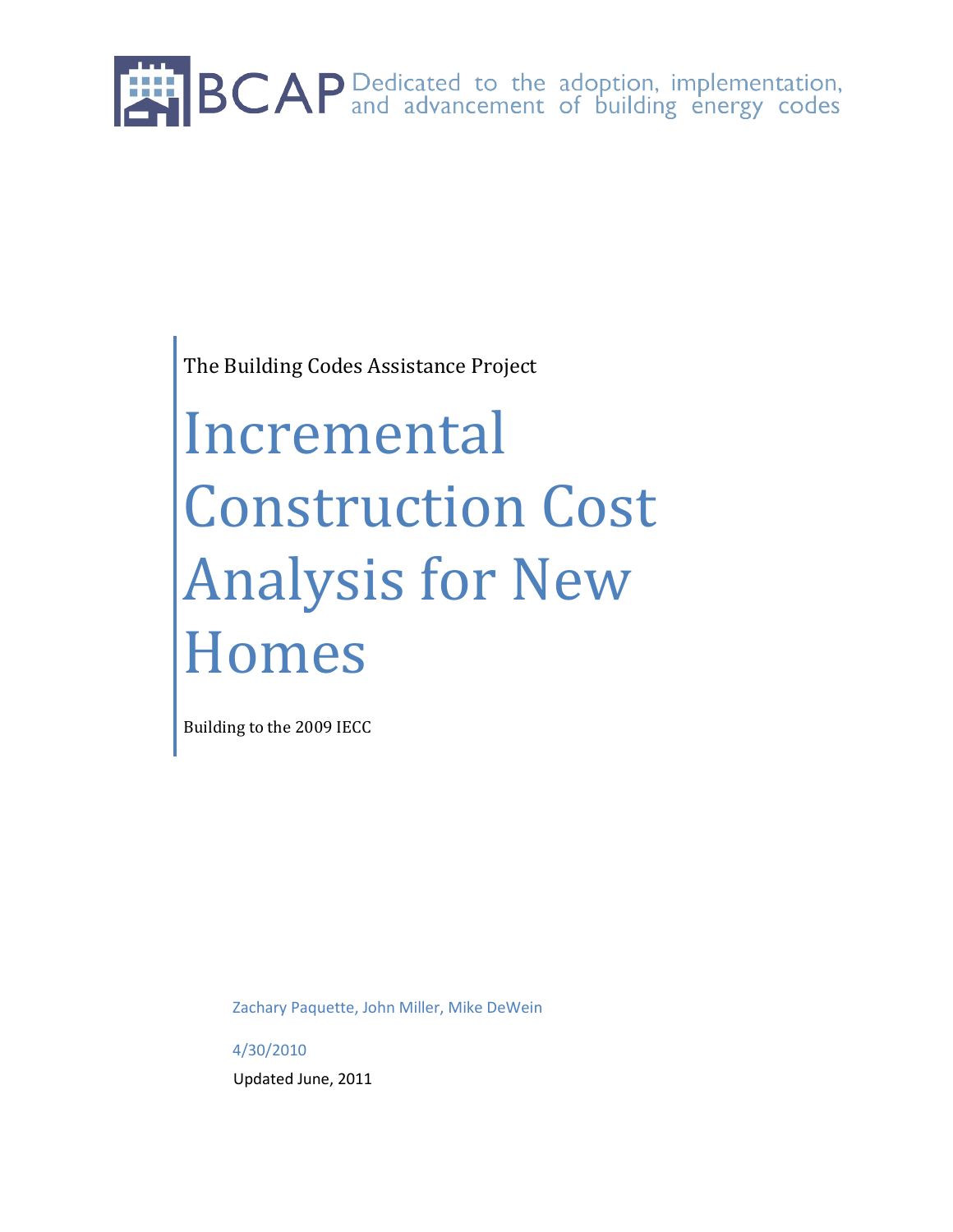#### **Executive Summary**

As an independent judge of the efficacy of energy codes, BCAP strives to use data to address energy code barriers, including the real or perceived construction costs incurred by code changes. One major barrier to energy code adoption is the concern in the building community that upgrading to the latest version of the residential energy code, the 2009 IECC, will result in cost prohibitive increases in construction cost for new single-family homes.

In an effort to address this concern, BCAP undertook a study to quantify the incremental construction cost of upgrading to the 2009 IECC in each state where such analysis was feasible. BCAP's incremental construction cost analysis indicates that for states to move from their current residential energy code to the 2009 IECC would result in a weighted average incremental cost of \$840.77 per new home. On average, the annual energy savings per home are \$243.37, meaning the simple payback for homeowners would occur, on average, in 3.45 years. We believe these cost estimates are conservative and represent an upper bound on incremental cost, as they utilize only traditional building techniques, and do not take advantage of technologies or performance tradeoffs that would lower those costs, as well as improve energy performance.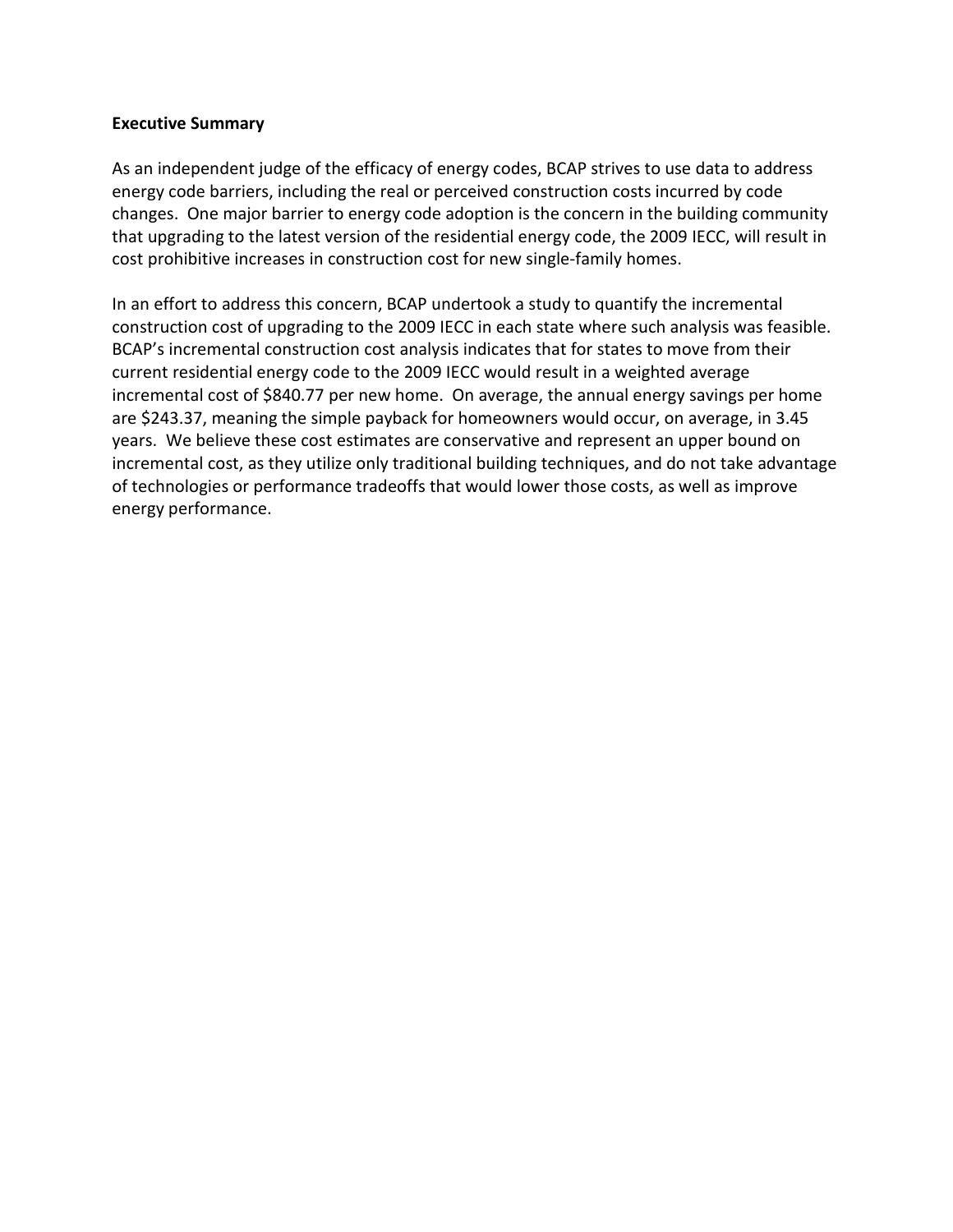### **Table of Contents**

| <b>INTRODUCTION</b>                                            | 1                       |
|----------------------------------------------------------------|-------------------------|
| <b>LITERATURE REVIEW</b>                                       | 3                       |
| <b>SUMMARY OF KEY FINDINGS</b>                                 | 5                       |
| <b>METHODOLOGY</b>                                             | 7                       |
| <b>HOUSE MODEL</b>                                             | $\overline{\mathbf{z}}$ |
| <b>COST INCREMENT ANALYSIS</b>                                 | $\overline{\mathbf{z}}$ |
| <b>CONSTRUCTION COST DATA AND LOCATION FACTORS</b>             | 8                       |
| <b>DIRECTIONS FOR FUTURE RESEARCH</b>                          | 10                      |
| <b>ACKNOWLEDGEMENTS</b>                                        | 11                      |
| <b>BIBLIOGRAPHY</b>                                            | 12                      |
| <b>APPENDIX A: STATES NOT COVERED IN THE 50 STATE ANALYSIS</b> | $\mathbf{1}$            |
| <b>APPENDIX B: WISCONSIN INCREMENTAL COST ANALYSIS</b>         | $\overline{2}$          |
| <b>APPENDIX C: MINNESOTA INCREMENTAL COST ANALYSIS</b>         | $\overline{4}$          |
| APPENDIX D: INCREMENTAL COST ANALYSIS FAQ                      | 6                       |
| <b>APPENDIX E: MODEL HOUSE SPECIFICATIONS</b>                  | $\overline{\mathbf{8}}$ |
| <b>APPENDIX F: WINDOW SPECIFICATIONS</b>                       | 9                       |
| <b>APPENDIX G: HOUSING PERMIT DATA</b>                         | 11                      |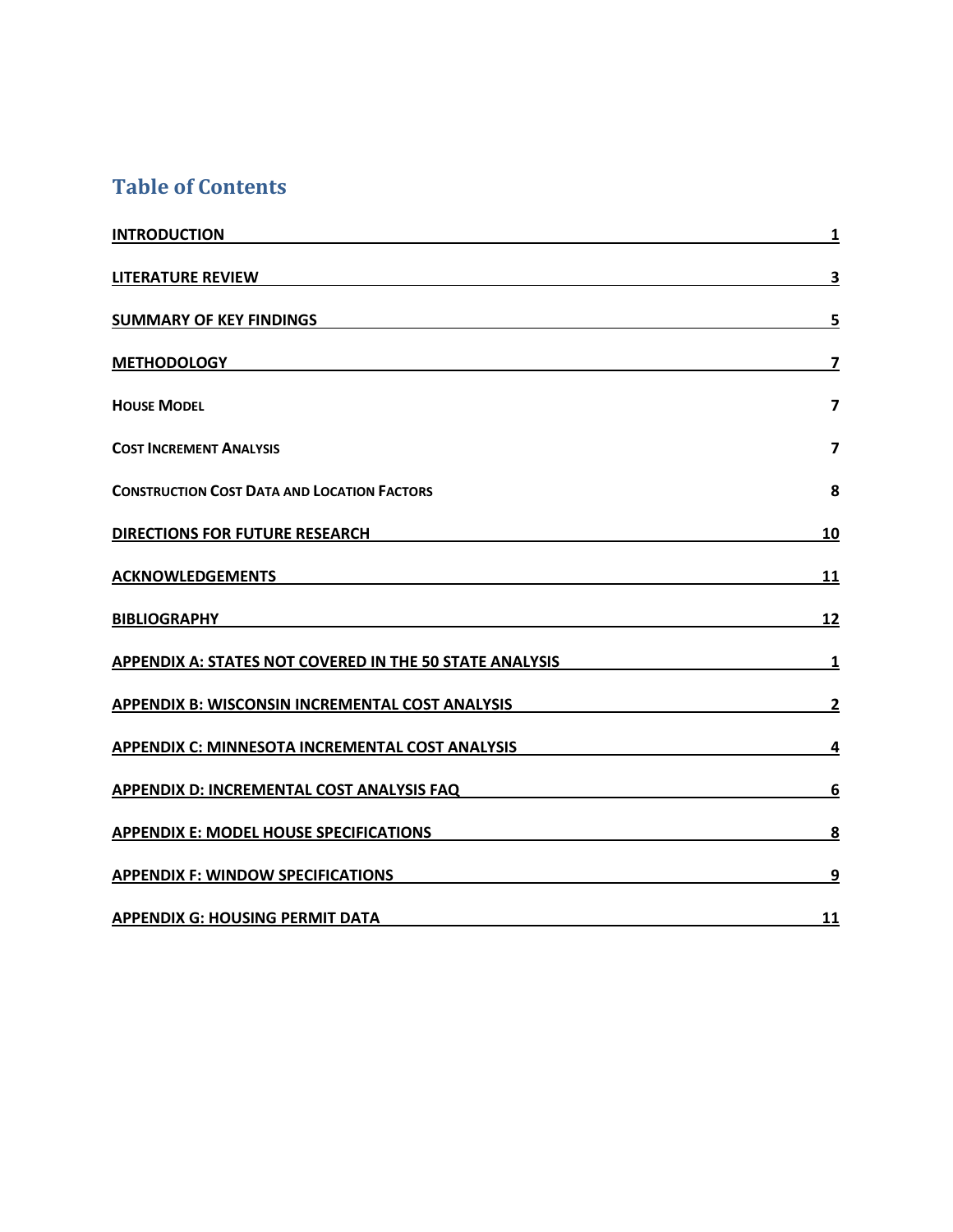### <span id="page-3-0"></span>**Introduction**

 $\overline{\phantom{0}}$ 

The construction and operation of buildings in the U.S. accounts for over 40% of all energy use. Improving the energy efficiency of the residential building sector therefore represents a unique opportunity to reduce energy use nationally and save money for homeowners. According to a recent estimate, by 2030 new homes – those built between 2005 and 2030 - will make up roughly 30% of all homes in the U.S<sup>[1](#page-3-1)</sup>. These new homes represent an opportunity to make a significant impact on the amount of energy consumed by the residential building energy sector.

Building a foundation for energy-saving improvements across the building stock begins with building energy codes. Applied alongside conventional health and safety codes regulating building construction, building energy codes present an opportunity to ensure that homes are built to the latest energy efficient standards.

While the need for more advanced energy codes is widely acknowledged, the added costs of improving energy codes is often unknown or speculative. To address the debate over what additional costs (if any) are incurred by building to the latest energy code, BCAP has undertaken the following study to uncover the added construction costs (or incremental costs) for each state should it upgrade from current practice to the most efficient building code available, in this case the 2009 IECC.

To complete our analysis, BCAP drew heavily on a Department of Energy (DOE) study, *Impacts of the 2009 IECC for Residential Buildings at State Level*. The DOE study exhaustively documents the specific code changes required in each state. Our analysis leverages the DOE study by pairing the building components identified by DOE with their actual costs – for both building materials and labor. By tabulating the cost changes for each building component identified by DOE, we were able to quantify the incremental cost for each climate zone within a state, and the state as a whole.

The analysis includes 29 of the 50 U.S. states (representing 51.22% of the U.S. population) and the District of Columbia. Among the 31 states and the District of Columbia that were excluded from this study, eleven states (23.98% of population, including Washington D.C.) were excluded by DOE's report as well because they determined the state was already at or above the requirement of the [2](#page-3-2)009 IECC<sup>2</sup>. For four states (7.07% of population) DOE could find no equivalent energy code as a baseline for analysis. For the remaining seven home rule states (17.73% of population), each lacks a statewide code, and therefore because energy codes vary

<span id="page-3-1"></span><sup>1</sup> EPA White Paper*:* Where Will Everybody Live*? Arthur C. "*Chris*"* Nelson*, Virginia Tech. 2007*

<span id="page-3-2"></span><sup>&</sup>lt;sup>2</sup> State Population in 2009 (http://www.census.gov/popest/states/tables/NST-EST2009-01.xls)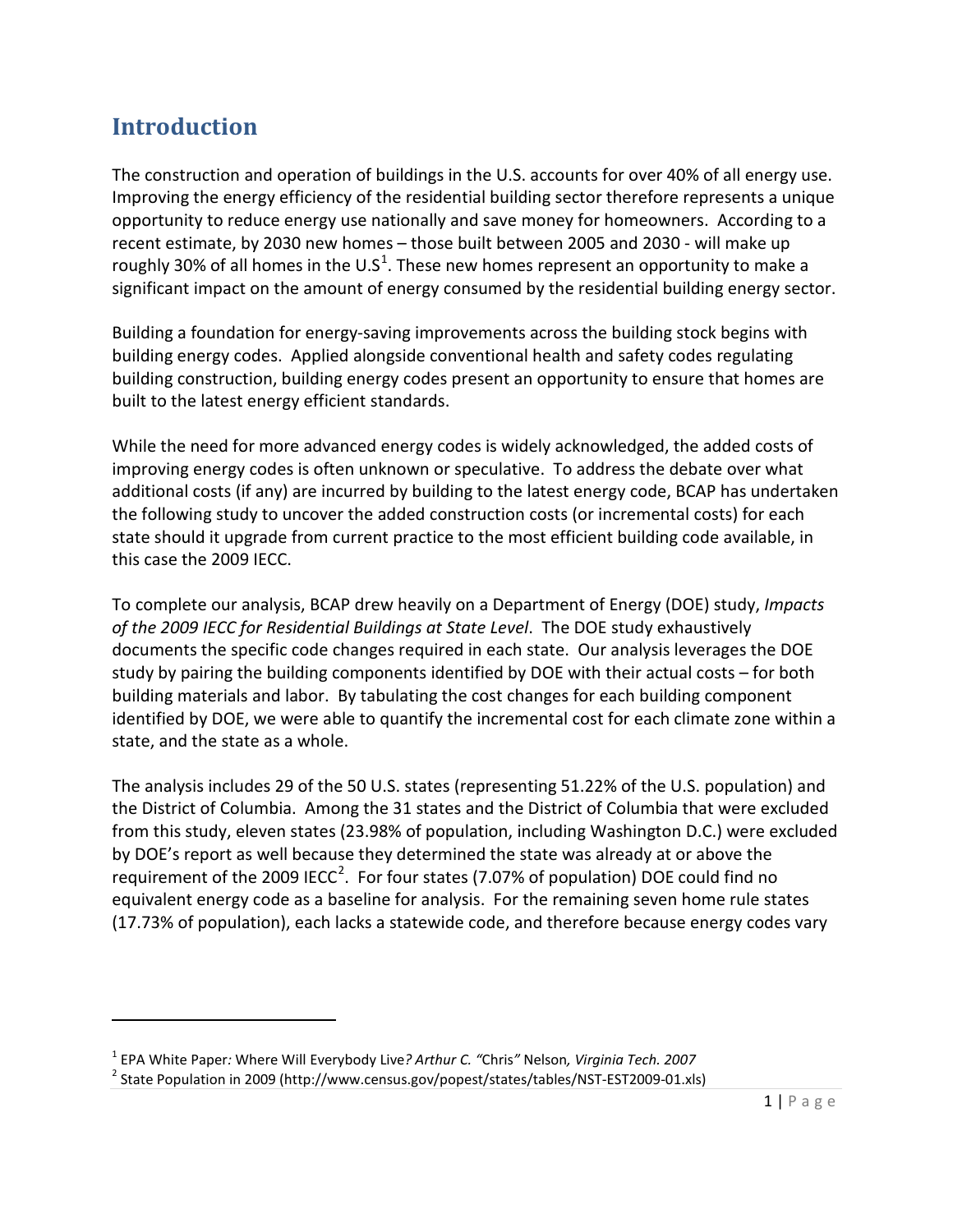between municipalities, it is impossible to assess or approximate a statewide code as the basis of an analysis.<sup>[3](#page-4-0)</sup>

 $\overline{\phantom{0}}$ 

<span id="page-4-0"></span><sup>&</sup>lt;sup>3</sup> See Appendix A for additional details.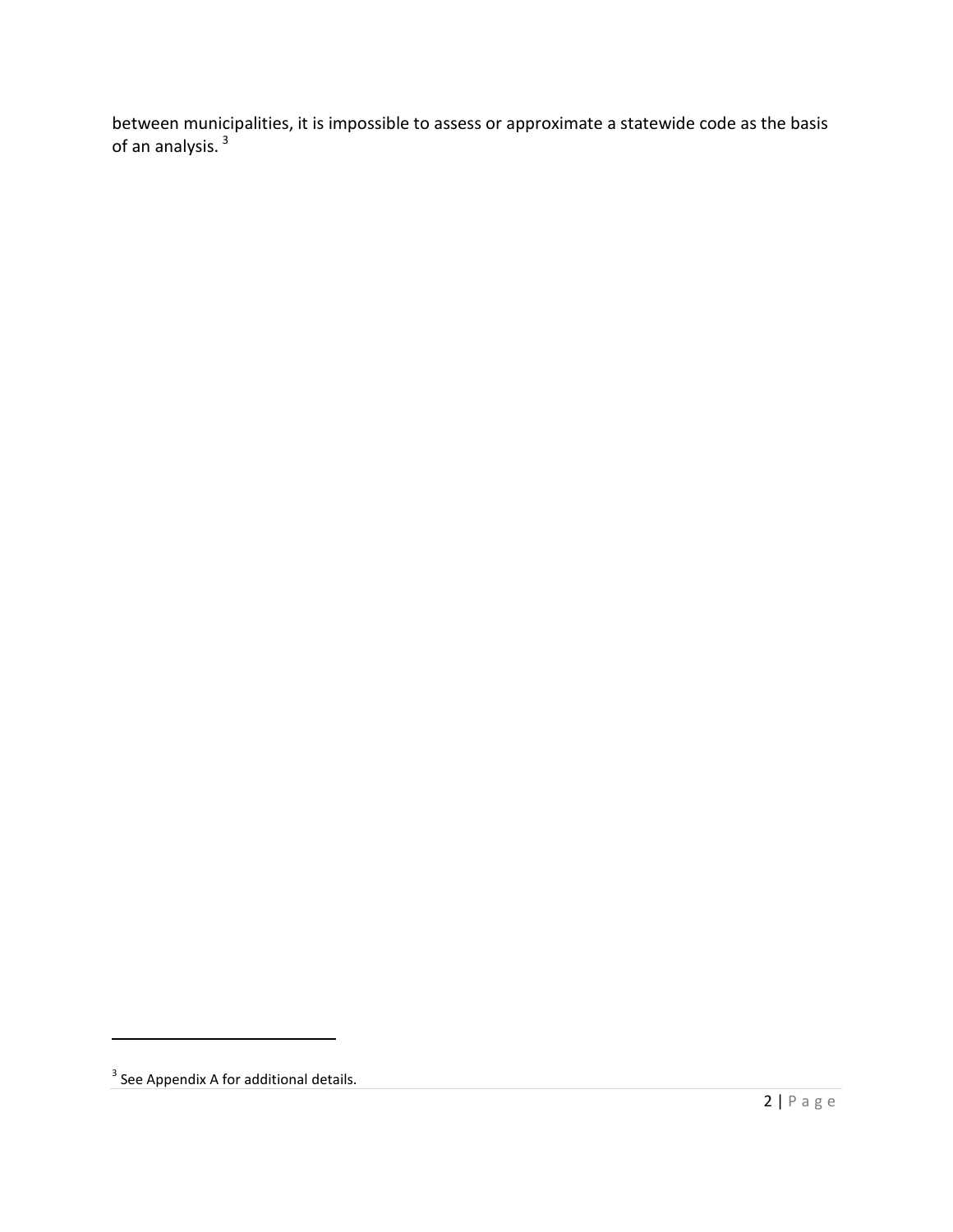### <span id="page-5-0"></span>**Literature Review**

ı

BCAP identified a number of studies at the local and national levels that attempt to quantify the incremental construction costs of adopting the 2009 IECC. These studies included work primarily from energy departments and corresponding advocacy groups throughout the country.

The primary resource used throughout this study was the U.S. Department of Energy (DOE) report titled *Impacts of the 2009 IECC for Residential Buildings at State Level<sup>[4](#page-5-1)</sup>. The Department* of Energy report outlines the energy savings available to states if they upgrade from their current energy code to the 2009 IECC. Although the report shows energy savings achieved by moving to the 2009 IECC, it does not show how much this move will cost homeowners and builders. Additionally, while the DOE study estimates energy savings by state, it does not vary energy prices by state. In all states, the model assumes that homes in all states use a combination of a natural gas furnace (with a price of \$1.20/therm) and a central electric air conditioning system (\$0.12/kWh).

In addition to DOE's nationwide analysis, BCAP's analysis draws on a number of existing studies commissioned by states that attempt to estimate the energy savings and financial costs of moving to a more efficient energy code. Although these reports do not specifically address the 2009 IECC, they do provide BCAP with an established empirical method for conducting cost increment analysis<sup>[5](#page-5-2)[6](#page-5-3)[7](#page-5-4)[8](#page-5-5)</sup>.

Lastly, we used the *RS Means Residential Detailed Cost Contractor's Pricing Guide: 2009* as our primary reference material to isolate the cost of building materials and labor for each state. RS Means is one of the most widely used construction cost data sources by builders and contractors working on both new and renovated homes. RS Means outlines both material and labor costs on an average nationwide basis and provides cost adjustments for localities within a state. It is important to note that because RS Means is not product specific, the costs tend to be conservative and do not always represent true costs of materials at building supply stores.

These resources have provided us with a strong case for pursuing the research within this study. Although many studies by various advocacy groups and government agencies focus

<span id="page-5-1"></span><sup>4</sup> U.S. Department of Energy – Building Energy Codes Program. *Impacts of the 2009 IECC for Residential Buildings at State Level*, September 2009.

<span id="page-5-2"></span><sup>5</sup> Lucas, R.G. *Analysis of Energy Savings Impacts of New Residential Energy Codes for the Gulf Coast.* January 2007.

<span id="page-5-3"></span><sup>6</sup> Musser, Amy Ph.D., P.E. *Energy Impact Study of the 2003 IECC, 2006 IECC, and 2006 IRC Energy Codes for Nebraska.* Vandermusser Design, LLC. September 19, 2006.

<span id="page-5-4"></span><sup>7</sup> Lucas, R.G. *Assessment of Impacts from Updating Iowa's Residential Energy Code to Comply with the 2003 International Energy Conservation Code.* October 2003.

<span id="page-5-5"></span><sup>8</sup> Blumentals, Janis, Moy, James, Hanson, Jeffrey, Wockenfuss, Erick. *Study and Recommendations to Improve the Construction of New Multi-Family Residential Buildings*. September 30, 2005.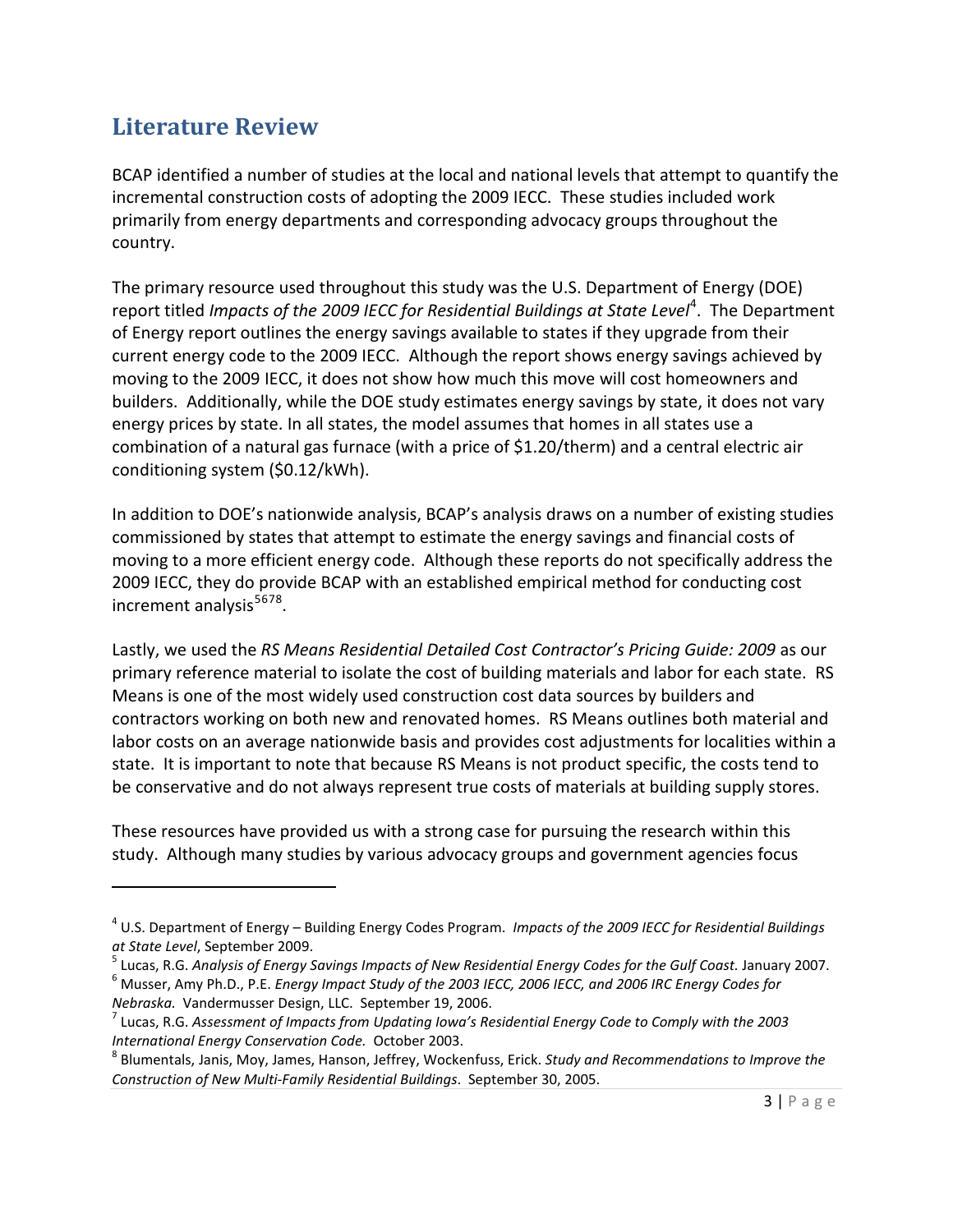greatly on the energy savings that can be achieved by adopting a newer energy code like the 2009 IECC, few cover the costs. Providing this information to the public through this study fulfills a gap in current research and creates a foundation for the assertion that energy savings can be achieved without large incremental cost increases.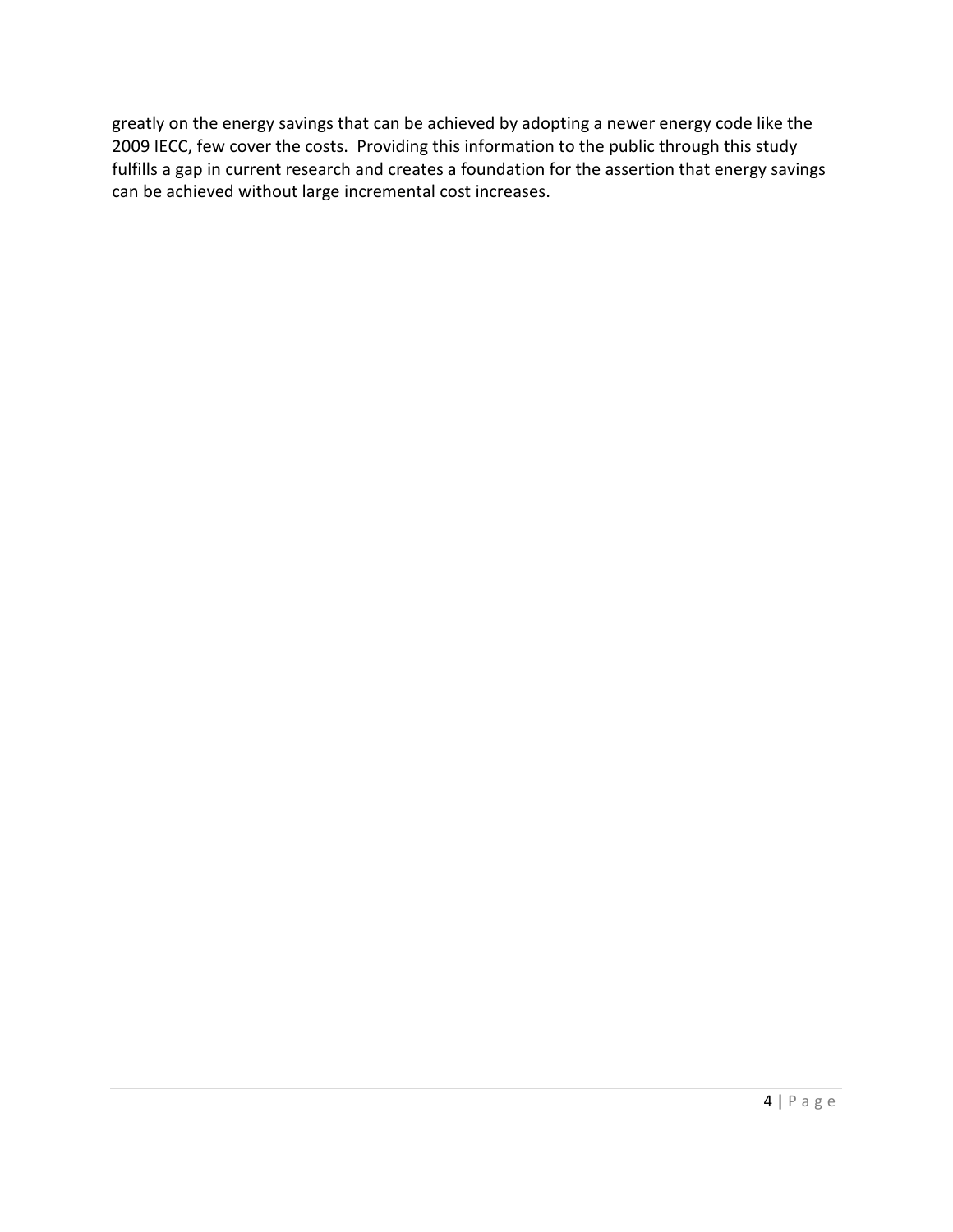### <span id="page-7-0"></span>**Summary of Key Findings**

 $\overline{\phantom{0}}$ 

Our analysis indicates that moving from current practice to the 2009 IECC for new residential homes will result in a weighted average incremental cost of \$840.77 per new home. Statewide incremental costs range from a weighted average of \$556.18 in Wisconsin to \$1,873.00 in Minnesota. According to DOE, the weighted average annual energy savings per home are \$243.37, which, paired with the incremental cost, means that the simple payback for homeowners would occur, on average, in 3.45 years. For further detail on these two states, see Appendix B and C. For detailed cost data on all states below, please see the attached Excel based model<sup>[9](#page-7-1)</sup>.

| <b>State</b>          | <b>Weighted Average Incremental Cost</b> | <b>Median Energy Savings</b> | <b>Simple Payback</b> |
|-----------------------|------------------------------------------|------------------------------|-----------------------|
| Alabama               | \$<br>668.76                             | \$<br>205.00                 | 3.26                  |
| Arizona               | \$<br>570.38                             | \$<br>217.00                 | 2.63                  |
| Colorado              | \$<br>922.73                             | \$<br>239.50                 | 3.85                  |
| Connecticut           | \$<br>897.42                             | \$<br>235.00                 | 3.82                  |
| Georgia               | \$<br>675.36                             | \$<br>206.00                 | 3.28                  |
| Idaho                 | \$<br>872.81                             | \$<br>235.50                 | 3.71                  |
| lowa                  | \$<br>863.69                             | \$<br>260.50                 | 3.32                  |
| <b>Kansas</b>         | \$<br>1,403.96                           | \$<br>468.50                 | 3.00                  |
| Kentucky              | \$<br>773.92                             | \$<br>336.00                 | 2.30                  |
| Louisiana             | \$<br>572.43                             | \$<br>188.50                 | 3.04                  |
| <b>Massachusetts</b>  | \$<br>910.99                             | \$<br>200.50                 | 4.54                  |
| <b>Mississippi</b>    | \$<br>699.54                             | \$<br>211.50                 | 3.31                  |
| <b>Michigan</b>       | \$<br>965.19                             | \$<br>274.00                 | 3.52                  |
| <b>Minnesota</b>      | \$<br>1,873.00                           | \$<br>315.00                 | 5.95                  |
| <b>Missouri</b>       | \$<br>1,607.74                           | \$<br>459.00                 | 3.50                  |
| <b>Nevada</b>         | \$<br>777.15                             | \$<br>228.50                 | 3.40                  |
| <b>New Mexico</b>     | \$<br>619.18                             | \$<br>233.50                 | 2.65                  |
| <b>New York</b>       | \$<br>835.82                             | \$<br>259.00                 | 3.23                  |
| <b>North Carolina</b> | \$<br>1129.93                            | \$<br>221.50                 | 5.10                  |
| <b>North Dakota</b>   | \$<br>903.79                             | \$<br>343.00                 | 2.63                  |
| Ohio                  | \$<br>803.04                             | \$<br>229.00                 | 3.51                  |

<span id="page-7-1"></span> $9$  Weighted averages are based on number of single family permits in each climate zone within a state. See Appendix G for further information.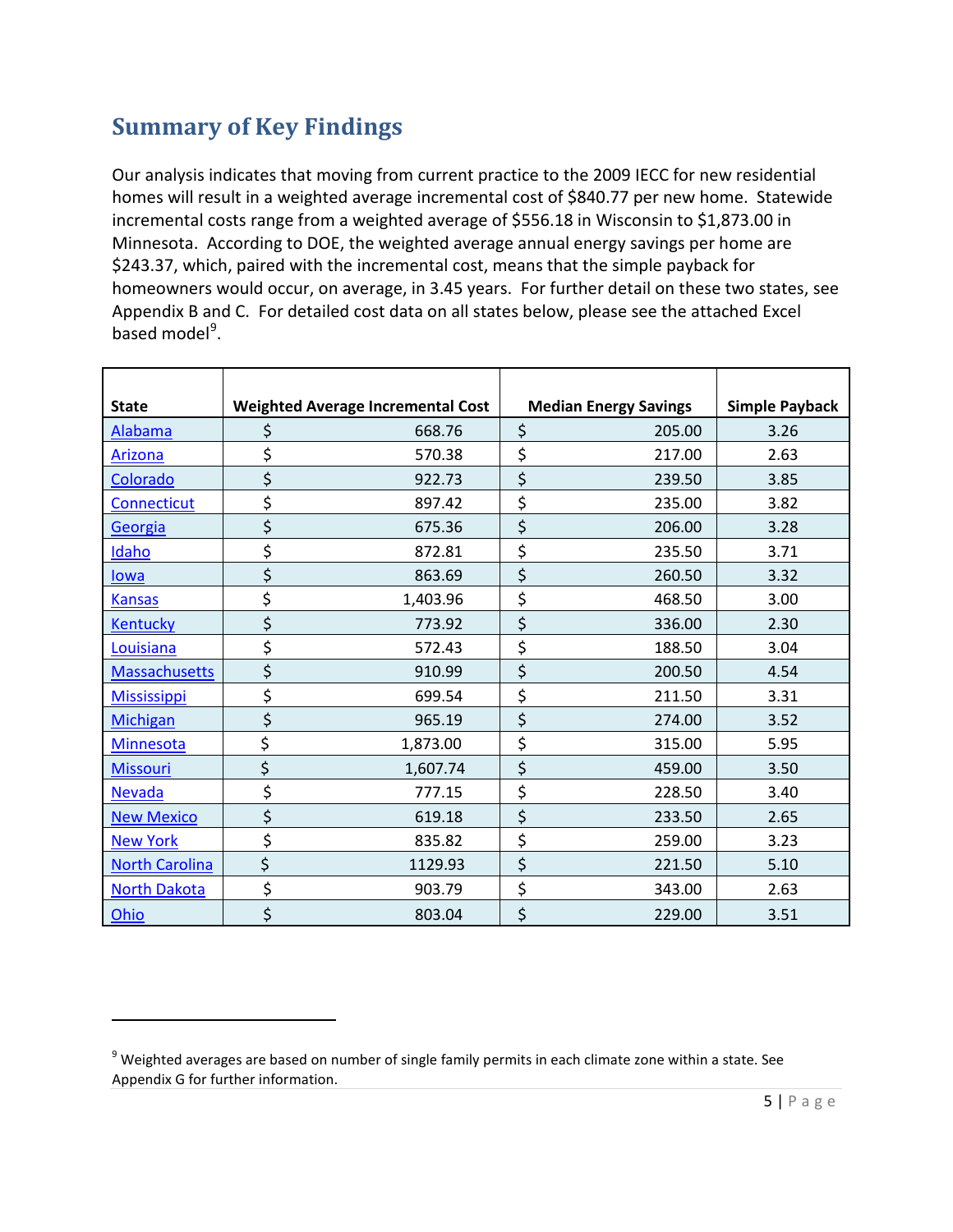| <b>State</b>          | <b>Weighted Average</b><br><b>Incremental Cost</b> | <b>Median Energy Savings</b> | <b>Simple</b><br>Payback |
|-----------------------|----------------------------------------------------|------------------------------|--------------------------|
| Pennsylvania          | 697.79                                             | 240.50                       | 2.90                     |
| <b>South Carolina</b> | 546.37                                             | 207.00                       | 2.64                     |
| <b>South Dakota</b>   | 1,331.27                                           | 405.00                       | 3.29                     |
| Utah                  | 825.20                                             | \$<br>242.00                 | 3.41                     |
| <b>Virginia</b>       | 582.07                                             | 225.00                       | 2.59                     |
| <b>Wisconsin</b>      | 556.18                                             | 220.00                       | 2.53                     |
| <b>Wyoming</b>        | 1,288.23                                           | 391.00                       | 3.29                     |
|                       |                                                    |                              |                          |

| <b>Weighted Incremental Cost</b>           | --<br><b>940.</b> | $-22 - 27$<br>л. | .45 |  |
|--------------------------------------------|-------------------|------------------|-----|--|
| $C_{\text{model}} \triangle A \triangle A$ |                   |                  |     |  |

Created On: 5/5/2010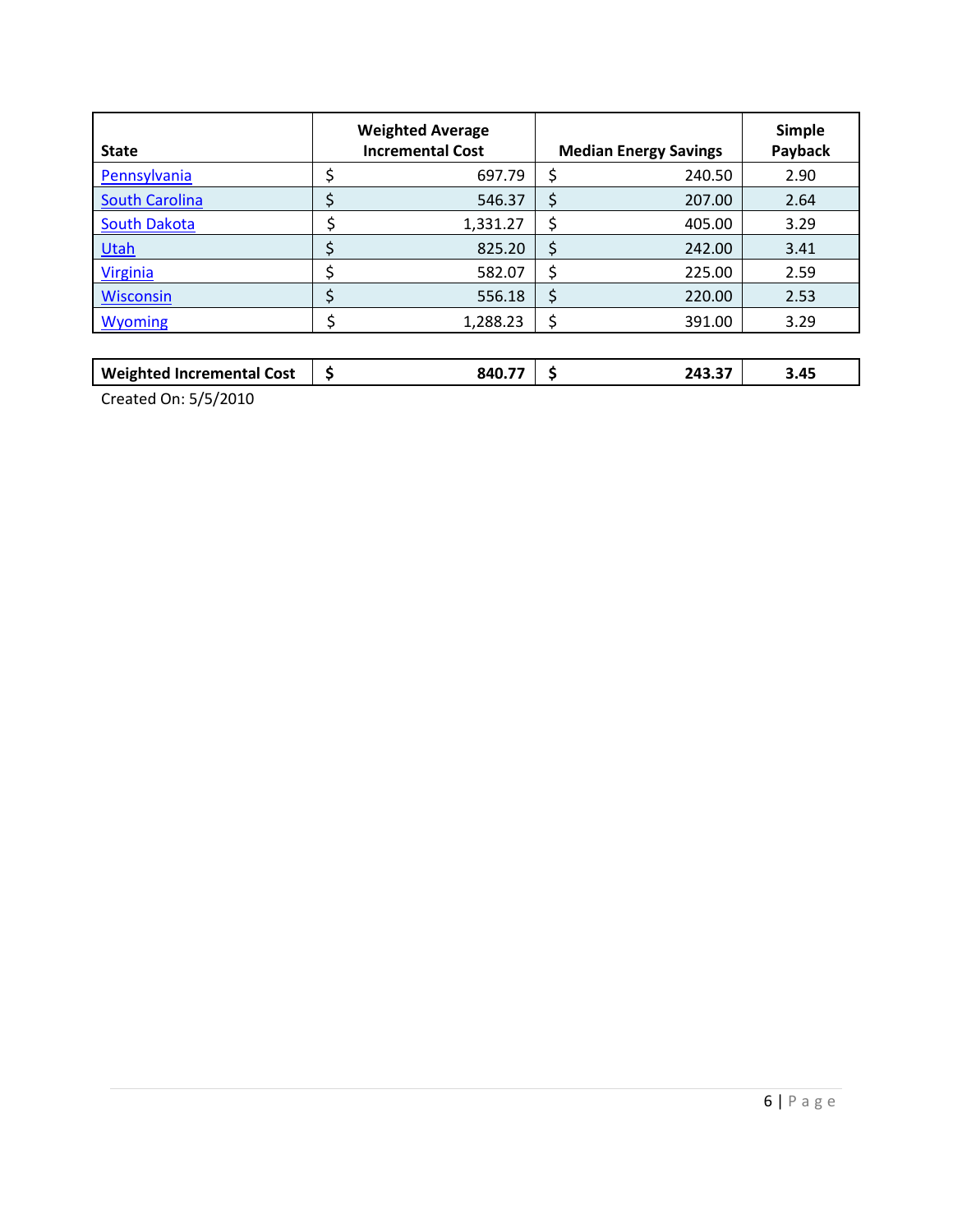## <span id="page-9-0"></span>**Methodology**

### <span id="page-9-1"></span>**House Model**

In order to provide detailed incremental cost estimates for states, BCAP relied on an important study created by the U.S. Department of Energy (DOE) titled *Impacts of the 2009 IECC for Residential Buildings at State Level*. This report was critical to our study, as it documents each building element (windows, insulation, testing requirements, etc.) that would change in a move from the current energy code to the 2009 IECC. In addition to providing a detailed breakdown of construction changes under the 2009 IECC, DOE used a computer model to demonstrate the energy savings that homeowners would achieve under the new code. To do so, the DOE model assumed a 2,400 square foot house with regional modifications to the foundation system to reflect local building practice (For further detail about the model house please see Appendix E). The DOE model house is significant for our study because it provided the building template for our cost increment analysis. For example, when calculating the cost change for upgraded windows from current practice to the 2009 IECC, we assumed the same window area as DOE $^{10}$ . By using the DOE model house in our analysis, we are also able to compare our incremental construction cost estimates with DOE-generated energy savings – thus creating a helpful comparison of simple payback for potential homebuyers $^{11}$  $^{11}$  $^{11}$ .

### <span id="page-9-2"></span>**Cost Increment Analysis**

l

Using the DOE study, we began our analysis by compiling a list identifying every building element that would change in the move to the 2009 IECC for each climate zone within a state. To determine if there would be any additional construction cost for each building component that was upgraded under the 2009 IECC, we priced out all building components that change from the state's current practice and the 2009 IECC. For each building component, we recorded the cost of the component under current practice and its cost if it was upgraded under the 2009 IECC.

For example, if a builder in a state would be required to upgrade wall insulation under the 2009 IECC, we priced out the insulation and labor costs under current practice and the cost of the insulation and labor costs under the 2009 IECC. If the wall cavity would not accommodate the insulation upgrade under current practice, we also altered the wall thickness, increasing the framing elements from 2 x 4 studs 16" on center to 2 x 6 studs 16" on center, and reflecting the

<span id="page-9-3"></span> $10$  Windows data was provided by the Efficient Windows Collaborative. Further information can be found on their website:<http://www.efficientwindows.org/>

<span id="page-9-4"></span><sup>&</sup>lt;sup>11</sup> Energy savings estimated by the DOE model assume the same pre-2009 IECC baseline that was used in the cost increment analysis.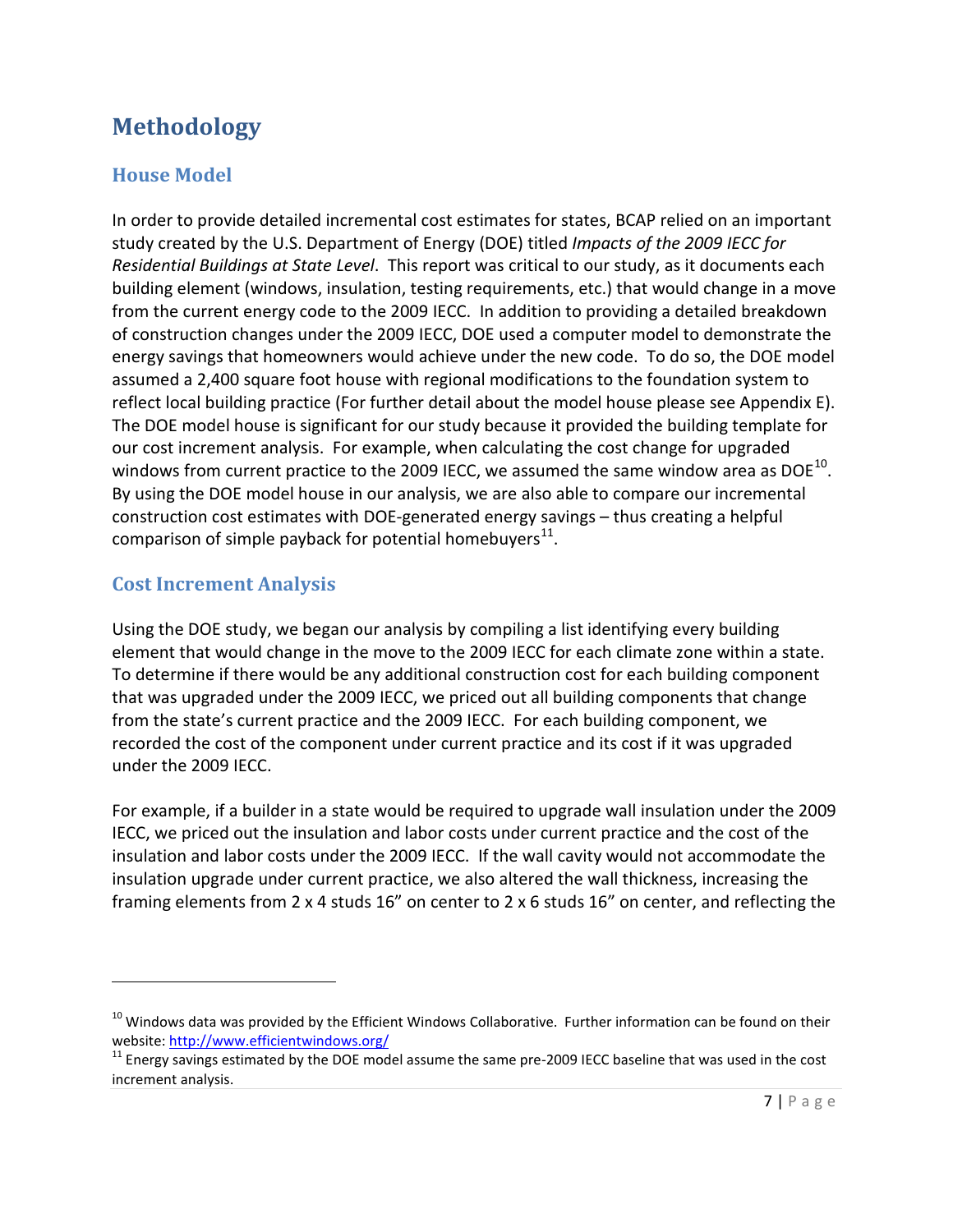additional cost and labor as well<sup>[12](#page-10-1)</sup>. By subtracting the costs of the insulation and labor under current practice from the insulation cost and labor mandated by the 2009 IECC, we were able to arrive at the incremental cost for that building component under the new model code. After making a similar calculation for all other code changes required under the 2009 IECC, we were able to produce an incremental cost estimate for a new single-family home for each climate zone within a state.

### <span id="page-10-0"></span>**Construction Cost Data and Location Factors**

Construction cost data was drawn from a well-regarded source, *RS Means Residential Detailed Cost Contractor Pricing Guide: 2009*, and included both the construction material cost, labor cost, and contractor overhead and profit. Each material cost is not product specific, and represents an average component cost that contractors use throughout the country. Because standard construction materials and labor rates range widely across the U.S., we modified RS Means' average prices to reflect building costs and labor in each state. To do so, we drew on RS Means' location factors, which are local jurisdiction based estimates that approximate local cost as a percentage of the national average. For instance, construction and labor cost only cost 86% of the national average in Miami, Florida and 109% of the national average in Hartford, Connecticut. Unfortunately, RS Means provides location factors that are only georeferenced to cities and towns, while we sought an average construction cost adjustment factor for each climate zone within a state.

To approximate construction cost for each climate zone, we merged three data sets: 1) the U.S. Census' county-level construction permit data $^{13}$  $^{13}$  $^{13}$ , 2) RS Means Construction Cost location factor data and 3) county-level climate zone data defined in the 2009 IECC. By doing so, we were able to identify the jurisdiction within each climate zone that had the most permit activity, i.e. the most new single-family home starts. For the state of Georgia, for example, in climate zone 3 the county with the most construction activity was Fulton County. Fulton County's capital, Atlanta, has a location factor in RS Means of \$0.90—10% lower than the national average. Therefore, in our analysis, we modified the national average materials and labor costs in Georgia's climate zone 3 by a factor of 0.90, effectively reducing the anticipated construction cost by 10%.

To approximate a statewide average incremental cost, we used the 2008 U.S. Census countylevel construction permit data and the county climate zone data defined by the 2009 IECC to create a weighted average. The weighted average weighs the relative construction level in each climate zone within each state to approximate an average statewide cost per new home.

l

<span id="page-10-1"></span> $12$  Insulation cost, like all other building component prices used in this study, is specific to any brand or product. Costs for insulation and other components are drawn from RS Means' measure of conventional building practice and cost across the country, with modifications for local cost.

<span id="page-10-2"></span> $13$  Census building permit data from the most recent calendar year, 2008.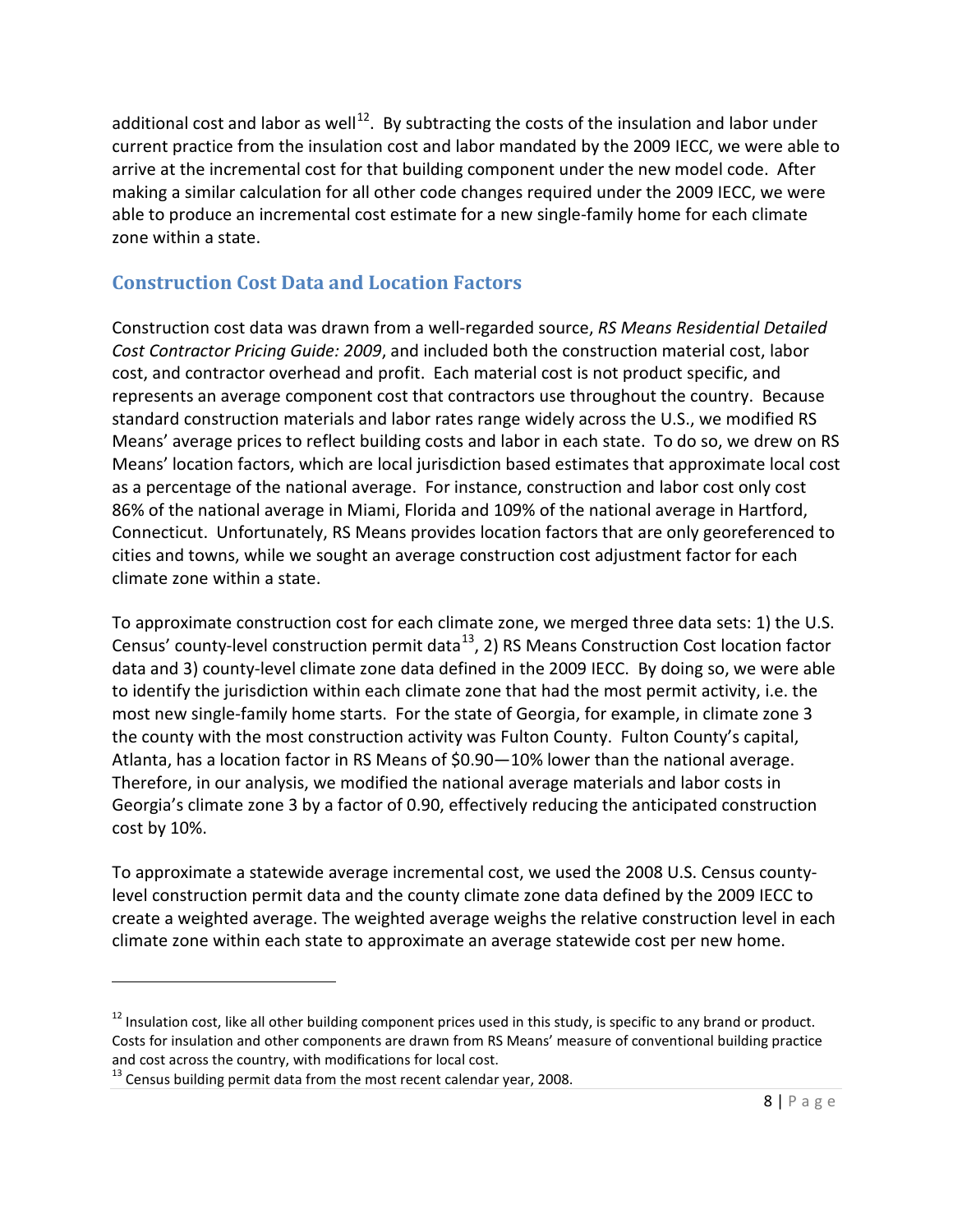To comply with other requirements in the 2009 IECC, we added additional costs that would be incurred. For all states, we added two across the board incremental costs: \$350 for duct testing and \$50 for energy efficient lighting. HVAC systems are a critical component of an energy efficient home, therefore \$350 in duct testing was added to this analysis to improve overall duct sealing and testing in new homes. In addition, because the 2009 IECC requires that 50% of lighting fixtures in a home are high efficiency, \$50 was added to this analysis to include the purchase of high efficiency light bulbs within a new home.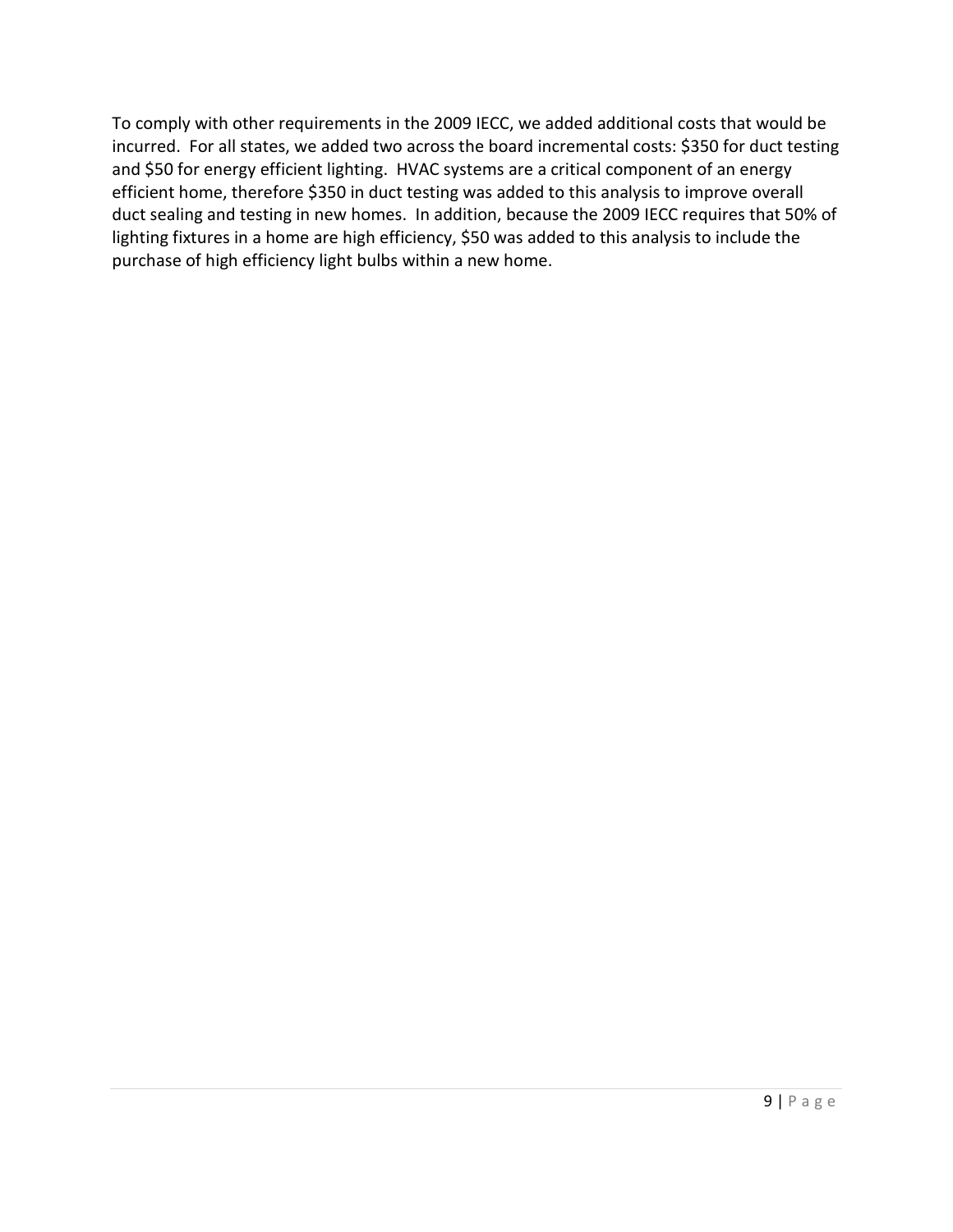### <span id="page-12-0"></span>**Directions for Future Research**

While we believe that this study will provide valuable data to the construction community, code officials, policymakers and other groups, we recommend that future research focus on how the use of advanced building techniques can further decrease incremental cost. For example, the use of optimum value engineering (OVE) framing and other building practices can substantially reduce or eliminate the incremental costs identified in this study. While OVE framing and other advanced building practices may not be widespread, these techniques could be easily integrated into states' existing code training work. Likewise, new technologies such as insulative sheathing products are able to integrate insulation within structural elements. These products further reduce the costs of adding exterior insulation board to meet energy code wall insulation requirements. Additionally, future studies could examine the cost savings available by "right-sizing" HVAC equipment to take advantage of envelope improvements and their positive impacts on heating/cooling loads that offers further cost advantages to lowering first cost.

Future research can also address more sophisticated cost benefit analysis. This study only presents a simple payback model, which conservatively estimates how long it will take homebuyers to recoup their investment. The simple payback calculation does not take into consideration that most homebuyers will amortize all incremental costs in their mortgage, effectively lowering their out-of-pocket costs to a few additional dollars per month. Likewise, at the same time they will immediately begin realizing energy savings on a monthly basis through lower utility bills.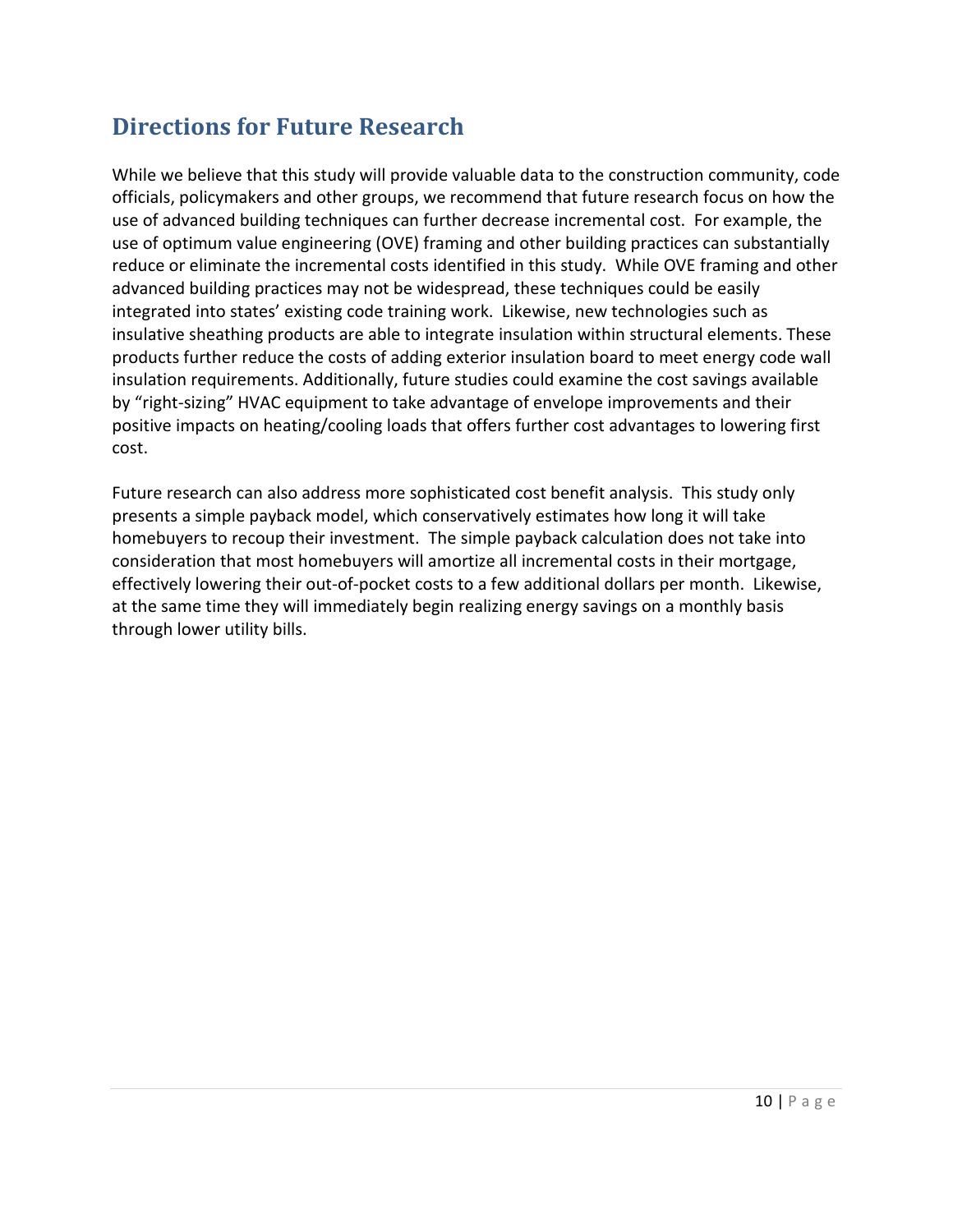### <span id="page-13-0"></span>**Acknowledgements**

BCAP would like to thank the following individuals who reviewed this study and provided feedback on our approach and methodology.

Karen Clifton – Alabama Department of Economic and Community Affairs John Wilson – Energy Foundation Harvey Sachs – American Council for Energy Efficient Economy Jim Meyers – Southwest Energy Efficiency Program Bob Lucas – U.S. Department of Energy Kate Offringa – North America Insulation Manufacturers Association Garrett Stone - RECA Mike McGowan – New York State Builder David Johnston – What's Working – Sustainable Builder in Colorado Harry Misuriello – American Council for an Energy Efficient Economy

**For further information or questions, please contact: John Miller, Senior Research Associate - The Building Codes Assistance Project – (202) 530-4340 or jmiller@ase.org**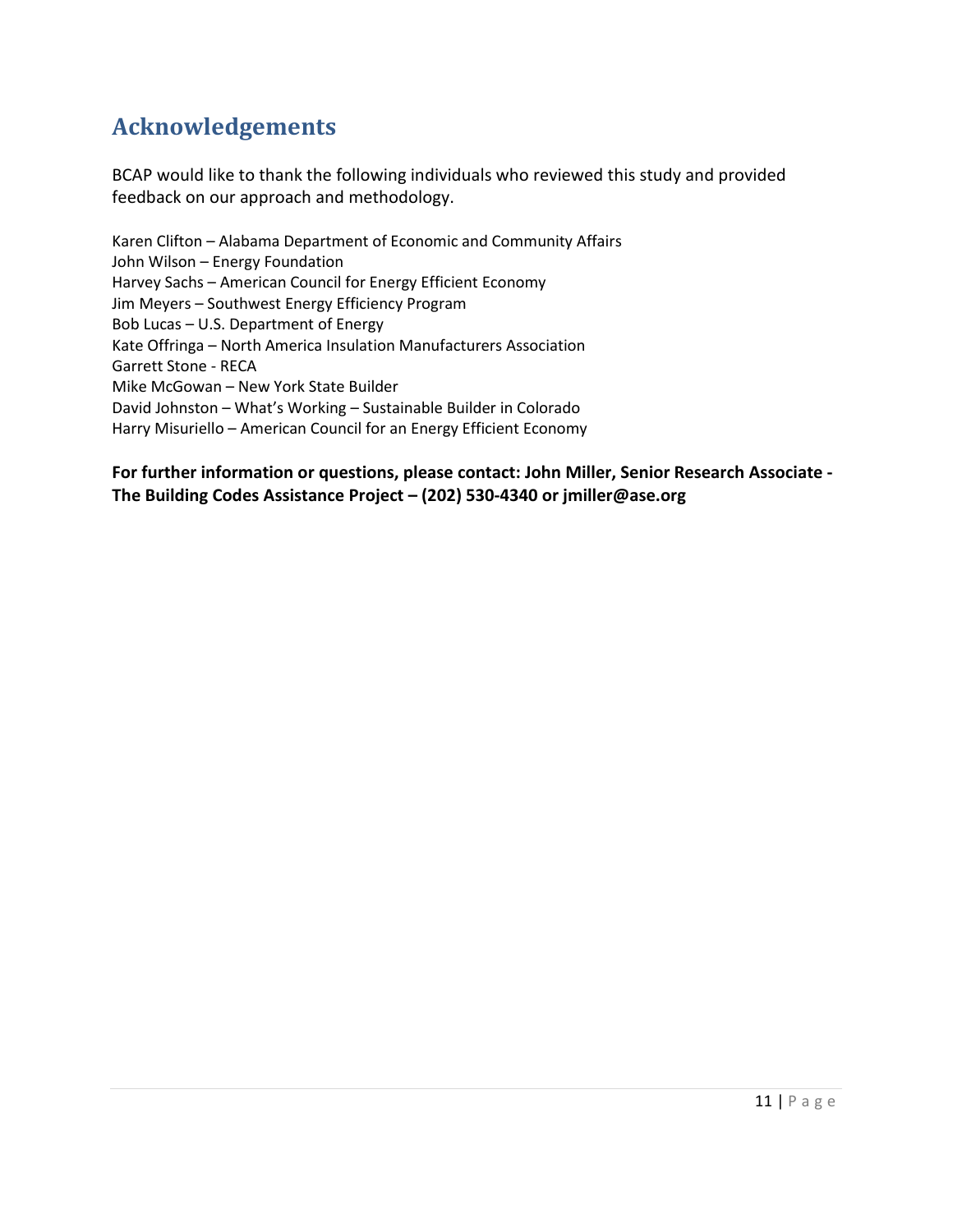## <span id="page-14-0"></span>**Bibliography**

EPA White Paper*:* Where Will Everybody Live*? Arthur C. "*Chris*"* Nelson*, Virginia Tech. 2007.*

U.S. Department of Energy – Building Energy Codes Program. *Impacts of the 2009 IECC for Residential Buildings at State Level*, September 2009.

Lucas, R.G. *Analysis of Energy Savings Impacts of New Residential Energy Codes for the Gulf Coast.* January 2007.

Lucas, R.G. *Assessment of Impacts from Updating Iowa's Residential Energy Code to Comply with the 2003 International Energy Conservation Code.* October 2003.

Musser, Amy Ph.D., P.E. *Energy Impact Study of the 2003 IECC, 2006 IECC, and 2006 IRC Energy Codes for Nebraska.* Vandermusser Design, LLC. September 19, 2006.

Blumentals, Janis, Moy, James, Hanson, Jeffrey, Wockenfuss, Erick. *Study and Recommendations to Improve the Construction of New Multi-Family Residential Buildings.* Prepared for the Minnesota Department of Commerce, September 30, 2005.

Windows data was provided by the Efficient Windows Collaborative. Further information can be found on their website:<http://www.efficientwindows.org/>

RS Means. *Residential Cost Data: 28th Annual Edition*. RS Means Company, Inc. 2009.

State Pop 2009 (http://www.census.gov/popest/states/tables/NST-EST2009-01.xls).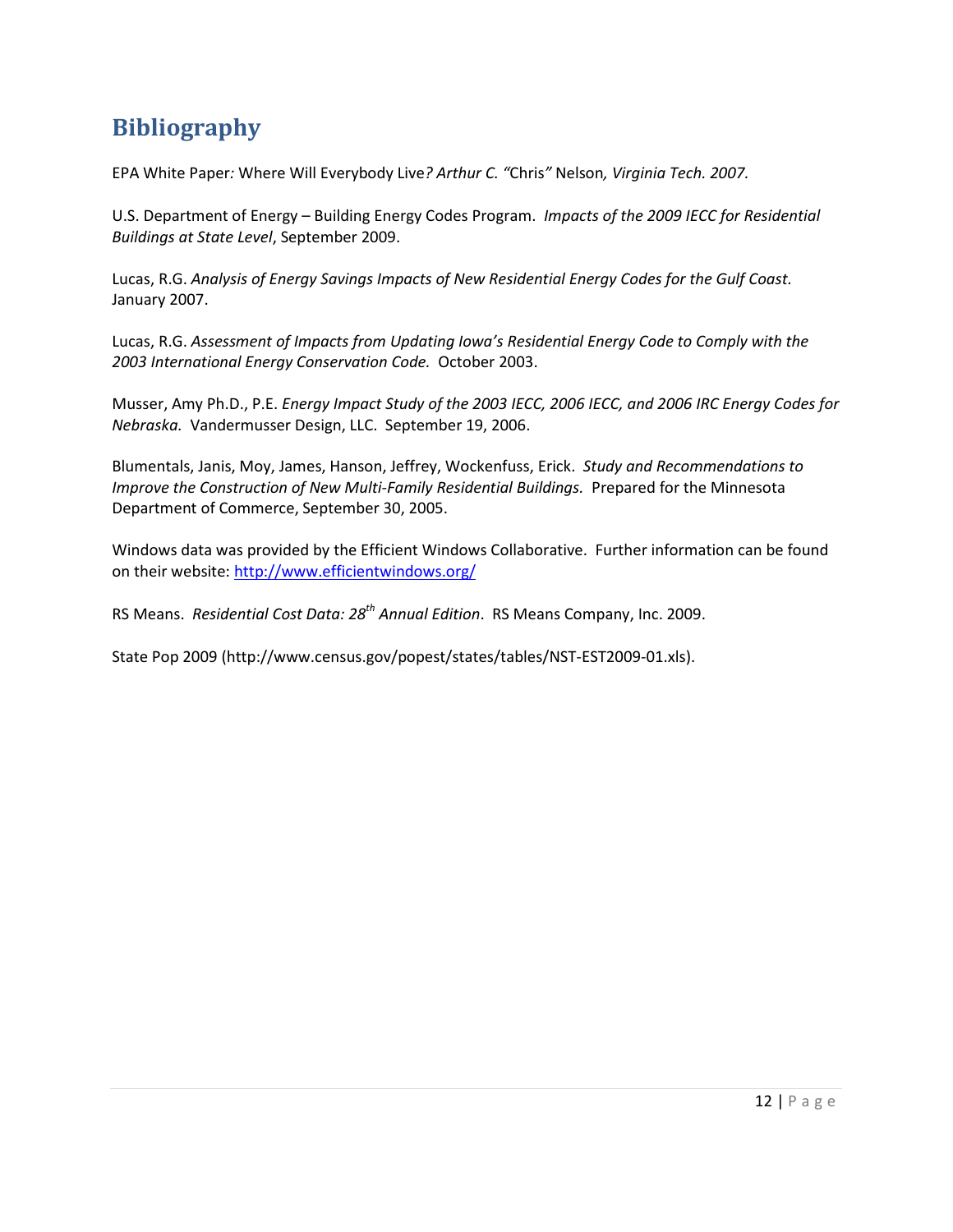<span id="page-15-0"></span>

| <b>Current 2009 IECC States</b> | <b>States with No Energy Code</b><br>(Unable to assess code) | <b>Home Rule States</b><br>(unable to assess statewide code) |
|---------------------------------|--------------------------------------------------------------|--------------------------------------------------------------|
| California                      | Arkansas                                                     | Alaska                                                       |
| Delaware                        | Indiana                                                      | Texas                                                        |
| Maryland                        | New Jersey                                                   | Hawaii                                                       |
| Maine                           | Oklahoma                                                     | Illinois                                                     |
| Montana                         |                                                              | Nebraska                                                     |
| New Hampshire                   |                                                              | Washington                                                   |
| Rhode Island                    |                                                              | <b>Tennessee</b>                                             |
| Vermont                         |                                                              |                                                              |
| West Virginia                   |                                                              |                                                              |
| Oregon                          |                                                              |                                                              |
| D.C.                            |                                                              |                                                              |
| Florida                         |                                                              |                                                              |

# **APPENDIX A: States Not Covered in the 50 State Analysis**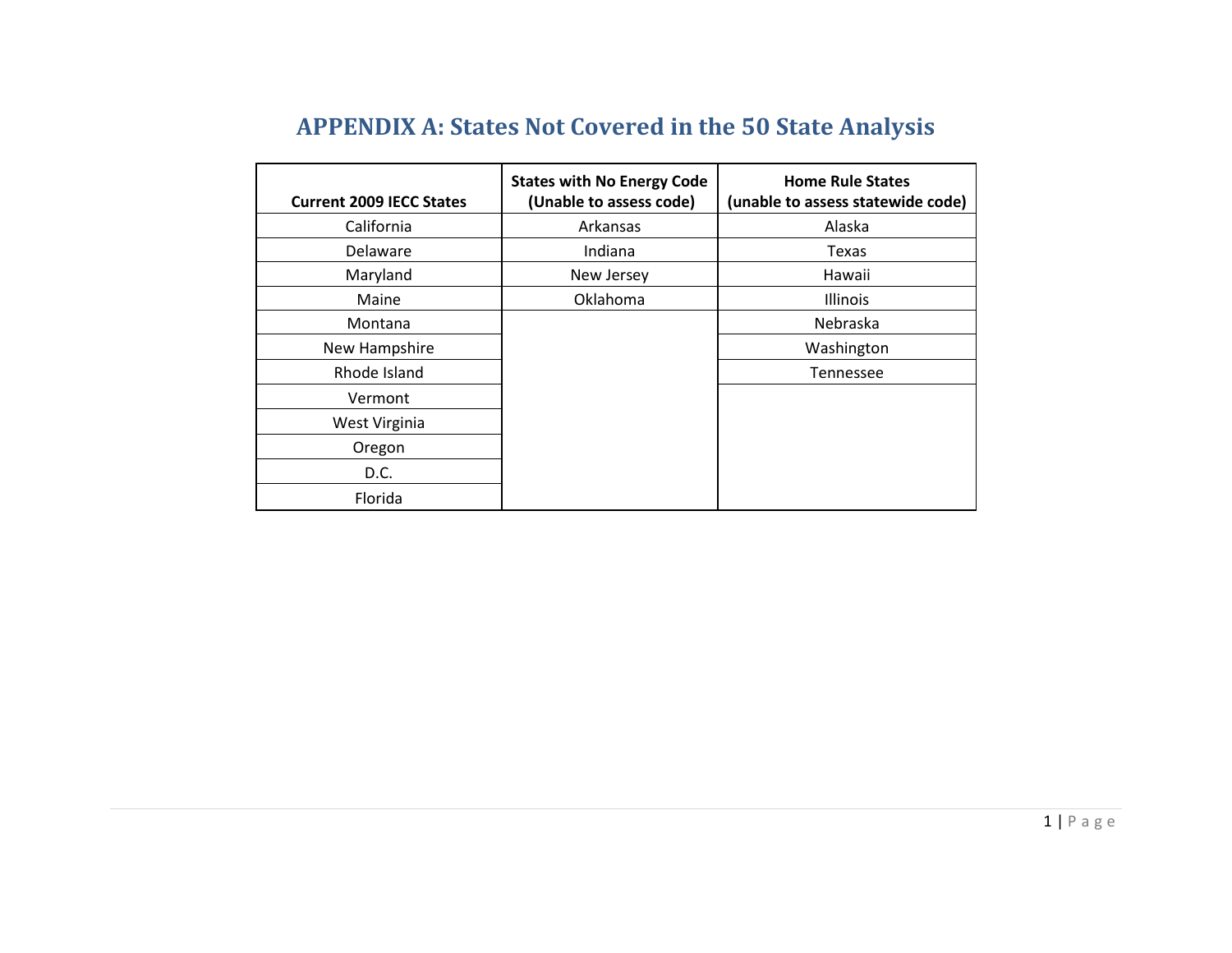<span id="page-16-0"></span>

| <b>Wisconsin Incremental Cost Analysis</b> |                         |                    |                    |                          |       |    |                 |    |                     |  |  |  |
|--------------------------------------------|-------------------------|--------------------|--------------------|--------------------------|-------|----|-----------------|----|---------------------|--|--|--|
| Wisconsin Climate Zone 6A                  |                         |                    |                    |                          |       |    |                 |    |                     |  |  |  |
| Sq.<br>2009                                |                         |                    |                    |                          |       |    |                 |    |                     |  |  |  |
| Components                                 | <b>Current Practice</b> | <b>IECC</b>        | Change Per Sq. Ft. |                          | Feet  |    | Location Factor |    | <b>Total Change</b> |  |  |  |
| Ceiling (R Factor)                         | 49                      | 49                 | \$                 | $\overline{\phantom{a}}$ | 1,200 | \$ | 0.98            | \$ |                     |  |  |  |
| Window (U Factor/SHGC Factor)              | .35/NR                  | .35/NR             | \$                 | $\overline{\phantom{0}}$ | 357   | \$ | 0.98            | \$ |                     |  |  |  |
| Wood Frame Wall (R Factor)                 | 21                      | <b>20</b>          | \$                 | $\overline{\phantom{0}}$ | 2,380 | \$ | 0.98            | \$ |                     |  |  |  |
| Floor (R Factor)                           | 30                      | 30                 | \$                 | $\overline{\phantom{0}}$ | 1,200 | \$ | 0.98            | \$ |                     |  |  |  |
| Basement (R Factor)                        | 15/19                   | 15/19              | \$                 | $\overline{\phantom{0}}$ | 1,120 | \$ | 0.98            | \$ |                     |  |  |  |
| Slab (R Factor)                            | $10, 4 \text{ ft}$      | $10, 4 \text{ ft}$ | \$                 | $\overline{\phantom{0}}$ | 140   | \$ | 0.98            | \$ |                     |  |  |  |
| Crawlspace (R Factor)                      | 10/13                   | 10/13              | \$                 | $\overline{\phantom{0}}$ | 1,200 | \$ | 0.98            | \$ |                     |  |  |  |
| <b>Improved Duct Sealing/Testing</b>       |                         |                    |                    |                          |       |    |                 |    |                     |  |  |  |
| Lighting                                   |                         |                    |                    |                          |       |    |                 |    |                     |  |  |  |
|                                            |                         | Total              |                    |                          |       |    |                 | \$ | 400.00              |  |  |  |

# **Appendix B: Wisconsin Incremental Cost Analysis**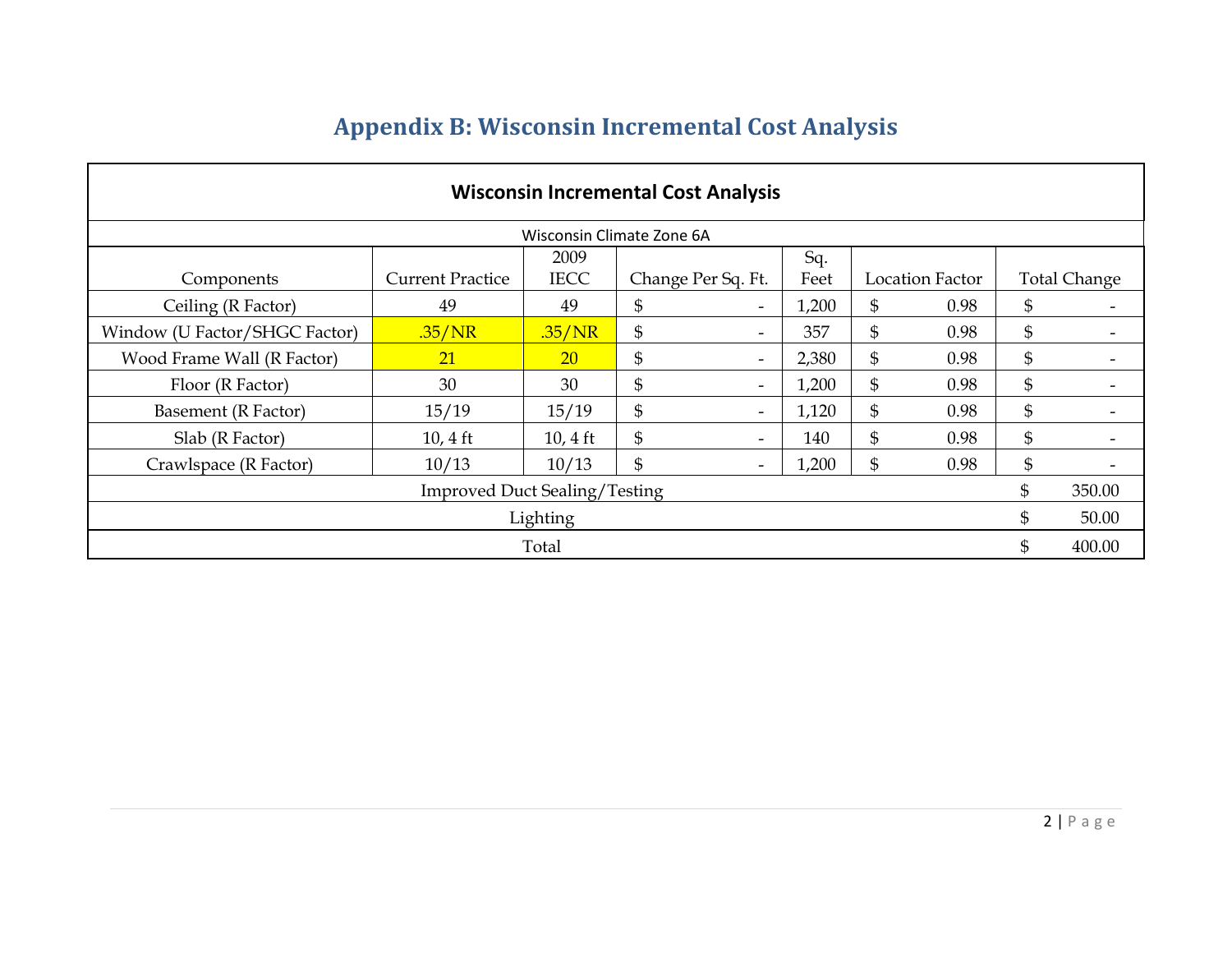| <b>Wisconsin Incremental Cost Analysis</b> |                                          |                    |    |                          |       |    |                        |    |                     |  |  |
|--------------------------------------------|------------------------------------------|--------------------|----|--------------------------|-------|----|------------------------|----|---------------------|--|--|
| Wisconsin Climate Zone 7A                  |                                          |                    |    |                          |       |    |                        |    |                     |  |  |
|                                            |                                          | 2009               |    |                          | Sq.   |    |                        |    |                     |  |  |
| Components                                 | <b>Current Practice</b>                  | <b>IECC</b>        |    | Change Per Sq. Ft.       | Feet  |    | <b>Location Factor</b> |    | <b>Total Change</b> |  |  |
| Ceiling (R Factor)                         | 49                                       | 49                 | \$ | $\overline{\phantom{0}}$ | 1,200 | \$ | 0.94                   | \$ |                     |  |  |
| Window (U Factor/SHGC Factor)              | .35/NR                                   | .35/NR             | \$ | $\overline{\phantom{a}}$ | 357   | \$ | 0.94                   | \$ |                     |  |  |
| Wood Frame Wall (R Factor)                 | 21                                       | 21                 | \$ | Ξ.                       | 2,380 | \$ | 0.94                   | \$ |                     |  |  |
| Floor (R Factor)                           | 30                                       | 38                 | \$ | 1.05                     | 1,200 | \$ | 0.94                   | \$ | 1,184.40            |  |  |
| Basement (R Factor)                        | 15/19                                    | 15/19              | \$ | $\overline{\phantom{a}}$ | 1,120 | \$ | 0.94                   | \$ |                     |  |  |
| Slab (R Factor)                            | $10, 4$ ft                               | $10, 4 \text{ ft}$ | \$ | $\overline{\phantom{0}}$ | 140   | \$ | 0.94                   | \$ |                     |  |  |
| Crawlspace (R Factor)                      | 10/13                                    | 10/13              | \$ | $\overline{\phantom{0}}$ | 1,200 | \$ | 0.94                   | \$ |                     |  |  |
|                                            | <b>Improved Duct Sealing/Testing</b>     |                    |    |                          |       |    |                        | \$ | 350.00              |  |  |
|                                            |                                          | Lighting           |    |                          |       |    |                        | \$ | 50.00               |  |  |
|                                            |                                          | Total              |    |                          |       |    |                        | \$ | 1,584.40            |  |  |
|                                            |                                          |                    |    |                          |       |    |                        |    |                     |  |  |
|                                            | <b>Weighted Average Incremental Cost</b> |                    |    |                          |       |    |                        | \$ | 556.18              |  |  |
|                                            | <b>Estimated Energy Payback</b>          |                    |    |                          |       |    |                        | \$ | 220.00              |  |  |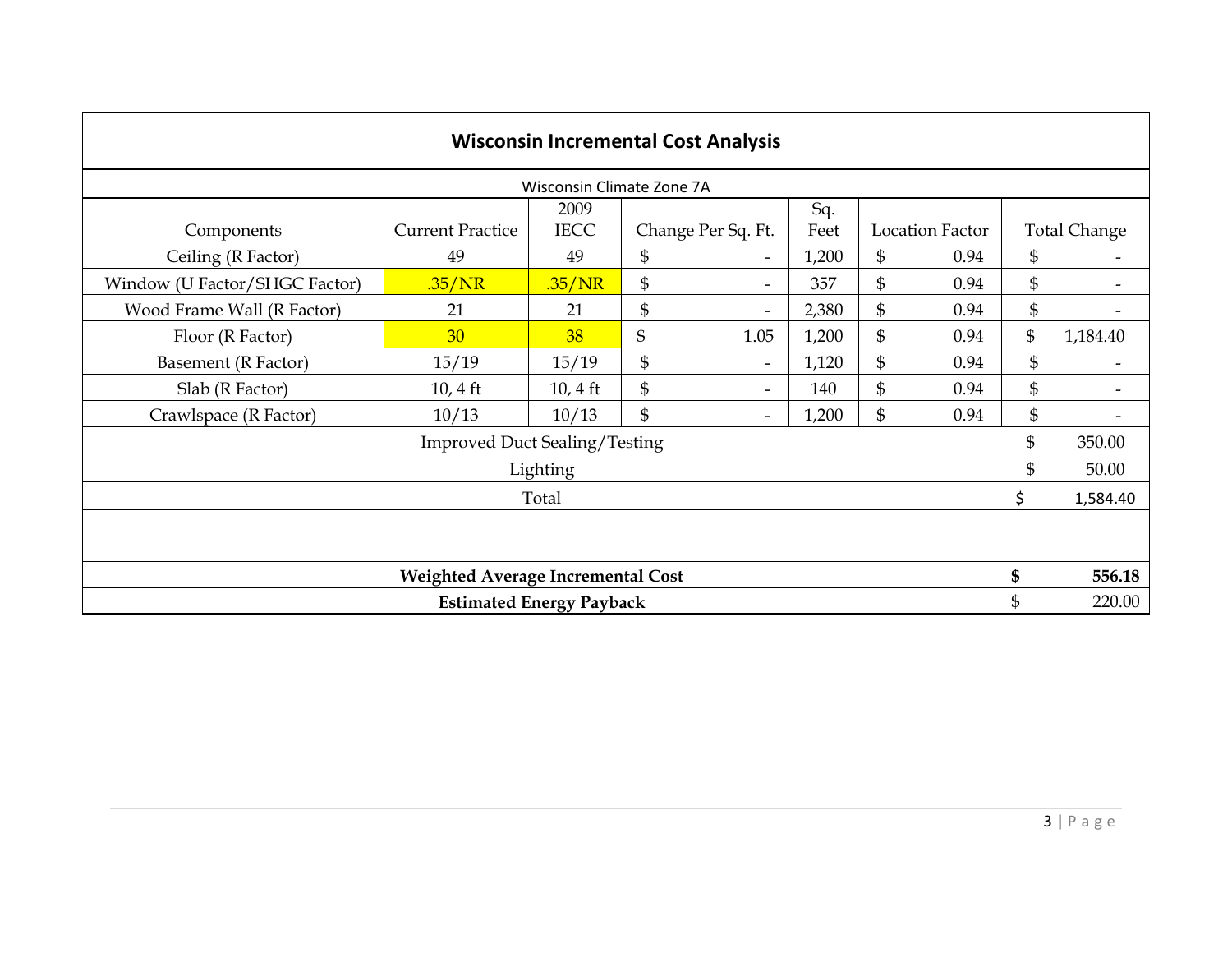<span id="page-18-0"></span>

| <b>Minnesota Incremental Cost Analysis</b> |                         |             |    |                          |       |                |                 |    |                     |  |  |  |
|--------------------------------------------|-------------------------|-------------|----|--------------------------|-------|----------------|-----------------|----|---------------------|--|--|--|
| Minnesota Climate Zone 6A                  |                         |             |    |                          |       |                |                 |    |                     |  |  |  |
| Sq.<br>2009                                |                         |             |    |                          |       |                |                 |    |                     |  |  |  |
| Components                                 | <b>Current Practice</b> | <b>IECC</b> |    | Change Per Sq. Ft.       | Feet  |                | Location Factor |    | <b>Total Change</b> |  |  |  |
| Ceiling (R Factor)                         | 38                      | 49          | \$ | 0.44                     | 1,200 | \$             | 1.15            | \$ | 528.00              |  |  |  |
| Window (U Factor/SHGC Factor)              | .35/NR                  | .35/NR      | \$ | $\overline{\phantom{0}}$ | 357   | \$             | 1.15            | \$ |                     |  |  |  |
| Wood Frame Wall (R Factor)                 | 19                      | 20          | \$ | 0.19                     | 2,380 | \$             | 1.15            | \$ | 520.03              |  |  |  |
| Floor (R Factor)                           | 30                      | 30          | \$ | $\overline{\phantom{0}}$ | 1,200 | \$             | 1.15            | \$ |                     |  |  |  |
| Basement (R Factor)                        | 10/13                   | 15/19       | \$ | 0.40                     | 1,120 | $\mathfrak{S}$ | 1.15            | \$ | 448.00              |  |  |  |
| Slab (R Factor)                            | $10, 3.5$ ft            | $10, 4$ ft  | \$ | 0.83                     | 140   | \$             | 1.15            | \$ | 116.20              |  |  |  |
| Crawlspace (R Factor)                      | 10/13                   | 10/13       | \$ | $\overline{\phantom{a}}$ | 1,200 | $\mathfrak{S}$ | 1.15            | \$ |                     |  |  |  |
| <b>Improved Duct Sealing/Testing</b>       |                         |             |    |                          |       |                |                 | \$ | 350.00              |  |  |  |
| Lighting                                   |                         |             |    |                          |       |                |                 | \$ | 50.00               |  |  |  |
|                                            |                         | Total       |    |                          |       |                |                 |    | 1,896.03            |  |  |  |

# **Appendix C: Minnesota Incremental Cost Analysis**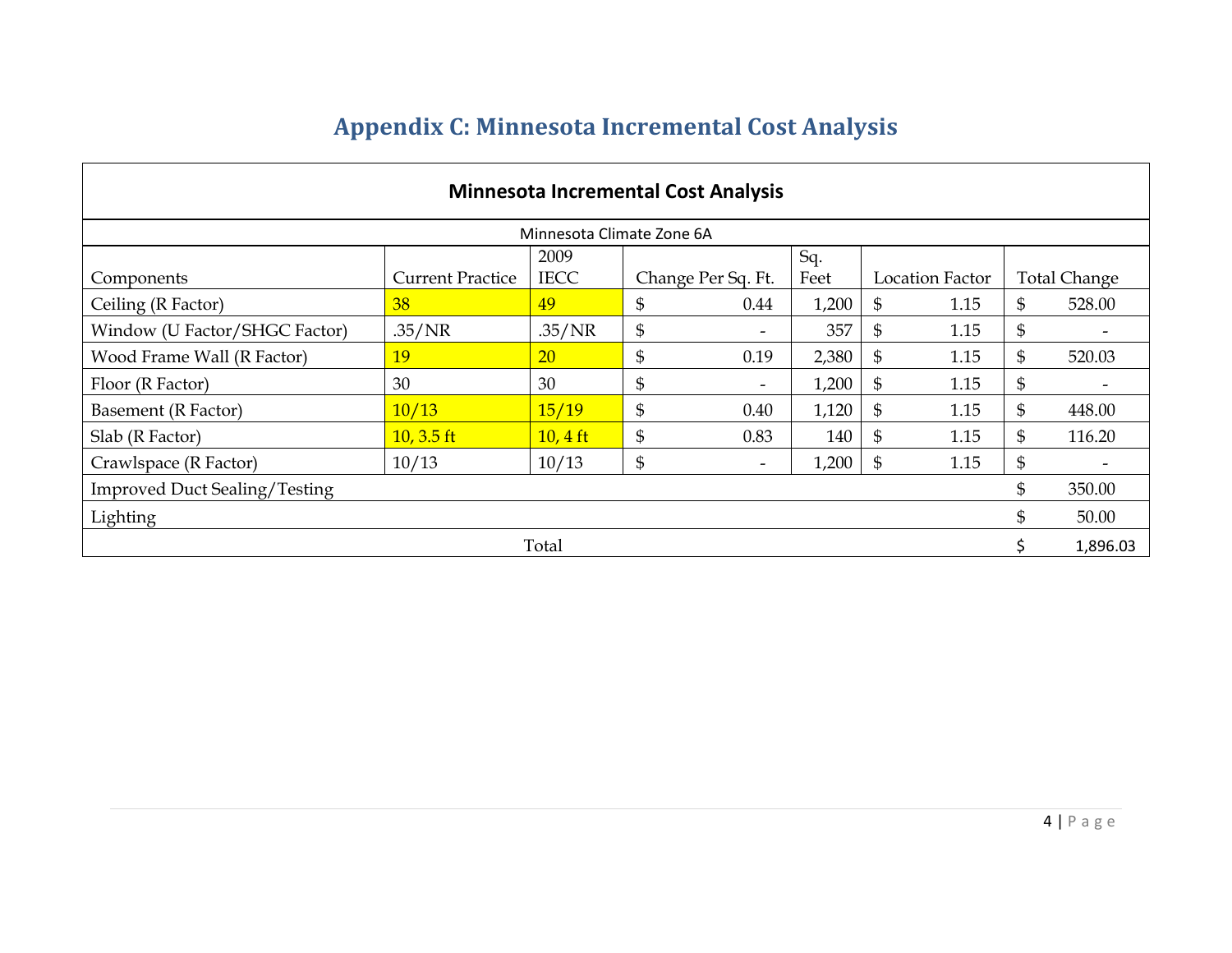| <b>Minnesota Incremental Cost Analysis</b> |                                          |                                 |                |                    |             |    |                        |                |                     |  |  |
|--------------------------------------------|------------------------------------------|---------------------------------|----------------|--------------------|-------------|----|------------------------|----------------|---------------------|--|--|
| Minnesota Climate Zone 7A                  |                                          |                                 |                |                    |             |    |                        |                |                     |  |  |
| Components                                 | <b>Current Practice</b>                  | 2009<br><b>IECC</b>             |                | Change Per Sq. Ft. | Sq.<br>Feet |    | <b>Location Factor</b> |                | <b>Total Change</b> |  |  |
| Ceiling (R Factor)                         | 38                                       | 49                              | \$             | 0.44               | 1,200       | \$ | 0.96                   | $\mathfrak{S}$ | 528.00              |  |  |
| Window (U Factor/SHGC Factor)              | .35/NR                                   | .35/NR                          | $\mathfrak{S}$ |                    | 357         | \$ | 0.96                   | \$             |                     |  |  |
| Wood Frame Wall (R Factor)                 | 19                                       | 21                              | $\mathfrak{S}$ | 0.19               | 2,380       | \$ | 0.96                   | $\mathfrak{S}$ | 434.11              |  |  |
| Floor (R Factor)                           | 30                                       | 38                              | \$             | 1.05               | 1,200       | \$ | 0.96                   | \$             | 1,260.00            |  |  |
| Basement (R Factor)                        | 10/13                                    | 15/19                           | \$             | 0.40               | 1,120       | \$ | 0.96                   | \$             | 448.00              |  |  |
| Slab (R Factor)                            | $10, 5$ ft                               | $10, 4$ ft                      | \$             | (1.66)             | 140         | \$ | 0.96                   | $\mathfrak{S}$ | (232.40)            |  |  |
| Crawlspace (R Factor)                      | 10/13                                    | 10/13                           | \$             |                    | 1,200       | \$ | 0.96                   | \$             |                     |  |  |
| <b>Improved Duct Sealing/Testing</b>       |                                          |                                 |                |                    |             |    |                        | \$             | 350.00              |  |  |
| Lighting                                   |                                          |                                 |                |                    |             |    |                        | \$             | 50.00               |  |  |
|                                            |                                          | Total                           |                |                    |             |    |                        | \$             | 1,810.11            |  |  |
|                                            |                                          |                                 |                |                    |             |    |                        |                |                     |  |  |
|                                            | <b>Weighted Average Incremental Cost</b> |                                 |                |                    |             |    |                        | \$             | 1,873.00            |  |  |
|                                            |                                          | <b>Estimated Energy Payback</b> |                |                    |             |    |                        |                | 315.00              |  |  |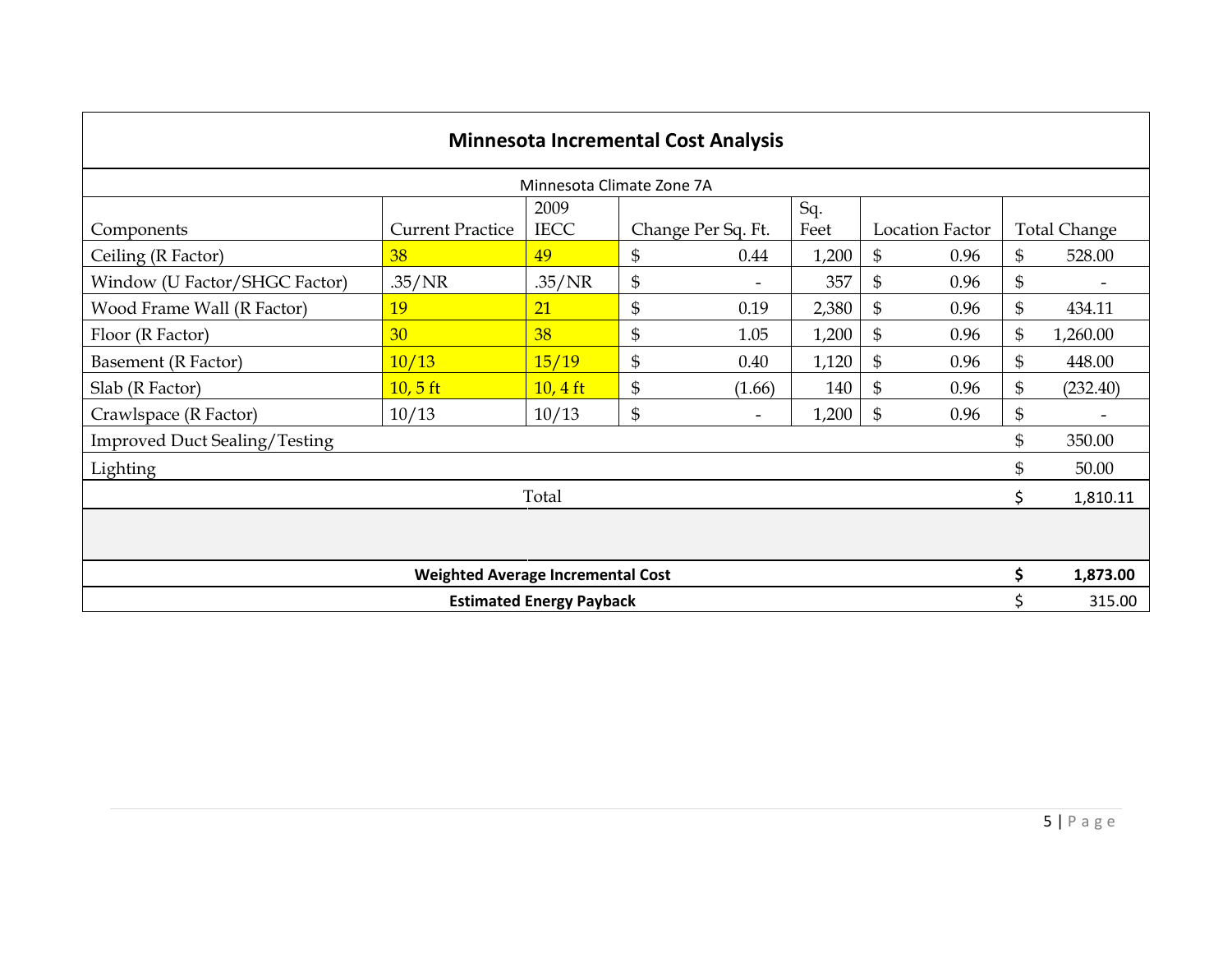# **Appendix D: Incremental Cost Analysis FAQ**

#### <span id="page-20-0"></span>**Q: Why were advanced building practices not used to further decrease incremental cost?**

A: We chose to use the traditional building practices across the country to ensure that this analysis will be an unbiased, upper bound cost estimate for contractors using both standard and advanced building practices. Follow-up research can demonstrate the cost savings accorded by advanced building practices.

#### **Q: Did you use the performance or prescriptive requirements for the 2009 IECC?**

A: We used only the prescriptive model in order to provide straightforward cost estimates. The performance model can be utilized with further research.

### **Q: Why is there a \$350 duct testing cost in the house model when duct testing has already been required in previous iterations of the code?**

A: Although duct testing has been in previous versions of the IECC, we have found through numerous state contacts that duct testing and duct sealing are not regularly completed as required by code. Due to the fact that a properly tested and sealed HVAC system is critical to achieving energy savings, we believe that adding additional cost to testing the HVAC system is necessary.

#### **Q: Did you use slab, crawlspace or basements as a foundation system?**

A: If one of these foundation systems changed between current practice and the 2009 IECC for any particular climate zone, then we used that foundation system, to capture that possible incremental cost. In cases where two building components changed, we selected the most popular building foundation system for that particular area.

#### **Q: How did you account for the difference in component prices and labor costs in each state?**

A: Utilizing state permit data from the U.S. Census Bureau, climate zone information from the IECC, and state specific location factor costs from Rs Means, for each climate zone within a state we were able to determine in what county the most permits were issued and the corresponding location factor for that county. For the state of Georgia, for example, in climate zone 3 the county with the most construction activity was Fulton County. Fulton County's capital, Atlanta, has a location factor in RS Means of \$0.90— 10% lower than the national average. Therefore, in our analysis, we modified the national average materials and labor costs in Georgia's climate zone 3 by a factor of 0.90, effectively reducing anticipated construction cost by 10%.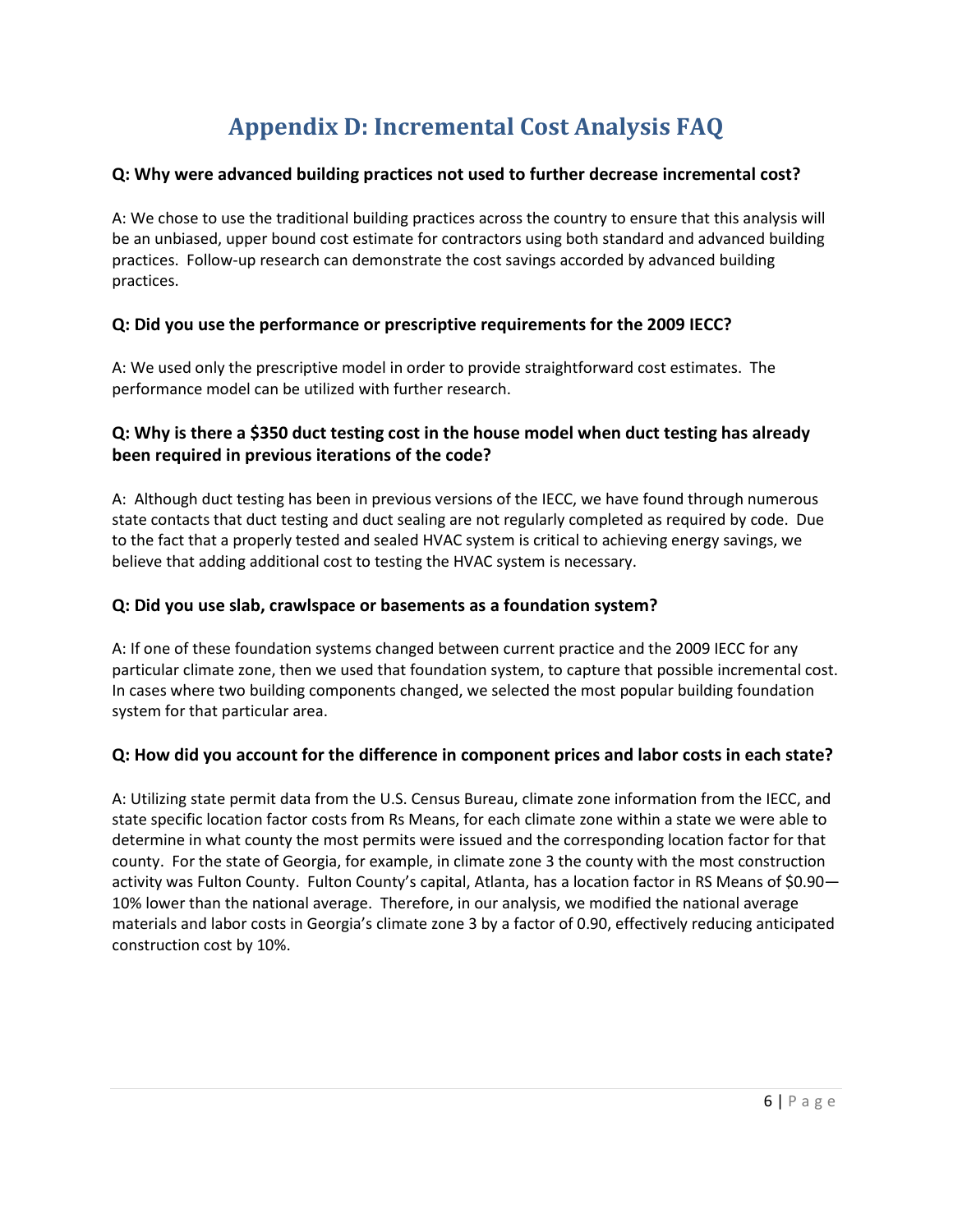### **Q: Are the components specific to a certain type of product?**

A: No. Rs. Means utilizes an average cost of products. In addition, we used the most commonly used product to meet prescriptive requirements, i.e. kraft-faced batt is most commonly used for wall insulation.

#### **Q: Does your study incorporate cost-benefit analysis?**

A: No. We did include simple payback (incremental costs/energy savings). Cost Benefit analysis and amortization of the incremental costs can be included in future analysis.

### **Q: Are you concerned that by acknowledging that there can be an added cost associated with the code, you are providing support to energy efficiency opponents?**

A: Some authorities have claimed that upgrading the energy code will result in cost increases, per home, in the range of tens of thousands of dollars. Our conservative incremental cost estimates, by contrast, are an order or magnitude lower. Our average costs per state range from \$556.18 in Wisconsin to a high of \$1,873.00 in Minnesota, with a national average of \$840.77. By publishing our Excel based house model, we are hoping to bring additional transparency to the debate over incremental cost.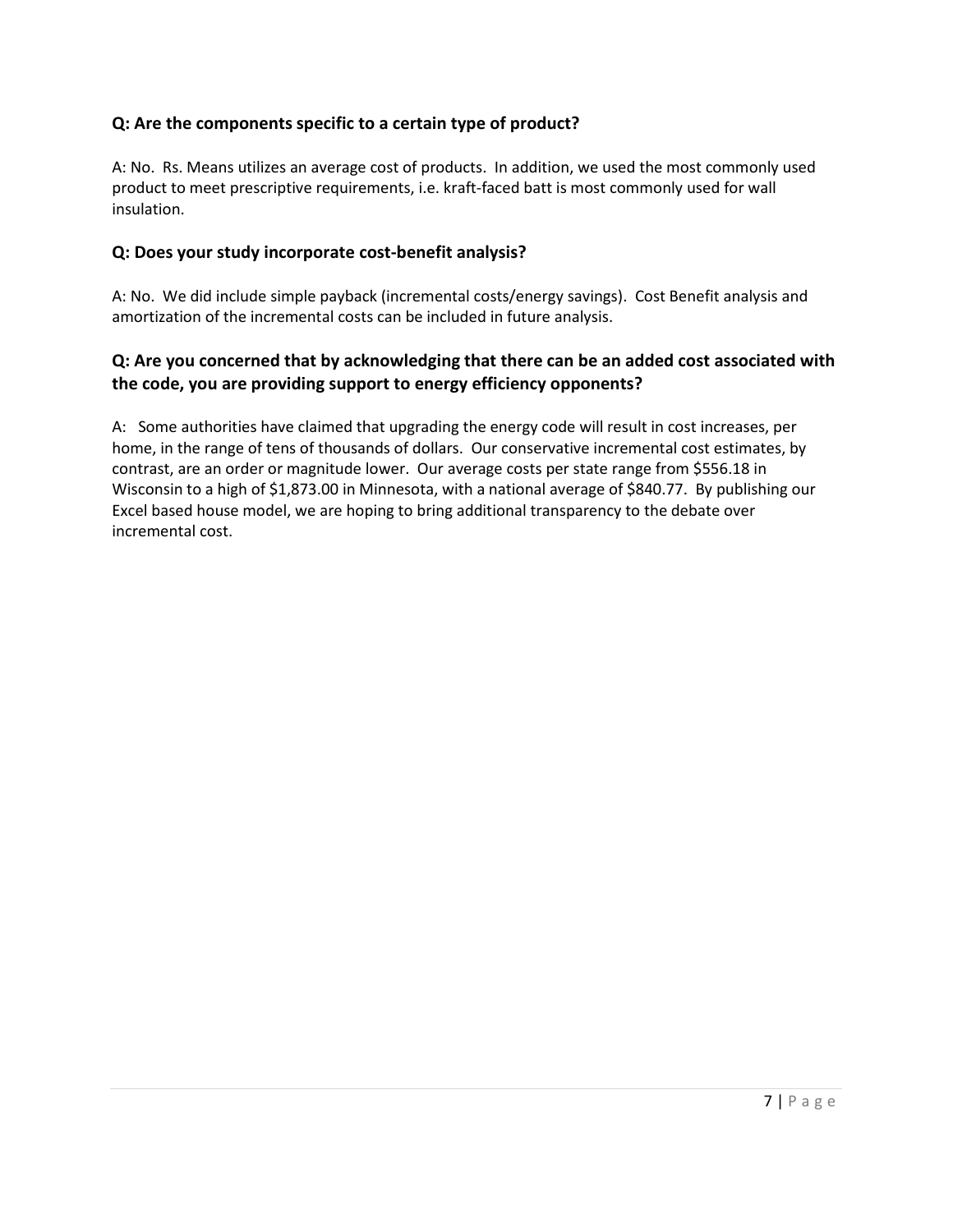| <b>Model House</b>                   |          |  |  |  |  |  |  |  |
|--------------------------------------|----------|--|--|--|--|--|--|--|
| Components                           | Sq. Feet |  |  |  |  |  |  |  |
| Ceiling                              | 1,200    |  |  |  |  |  |  |  |
| Window (U Factor/SHGC Factor)        | 357      |  |  |  |  |  |  |  |
| Wood Frame Wall                      | 2,380    |  |  |  |  |  |  |  |
| Mass Wall                            |          |  |  |  |  |  |  |  |
| Floor                                | 1,200    |  |  |  |  |  |  |  |
| Basement Wall (If Applicable)        | 1,120    |  |  |  |  |  |  |  |
| Slab (In Linear Ft.) (If Applicable) | 140      |  |  |  |  |  |  |  |
| Crawlspace (If Applicable)           | 1,200    |  |  |  |  |  |  |  |
| <b>Improved Duct Sealing/Testing</b> | Standard |  |  |  |  |  |  |  |
| Lighting                             | Standard |  |  |  |  |  |  |  |

# <span id="page-22-0"></span>**Appendix E: Model House Specifications**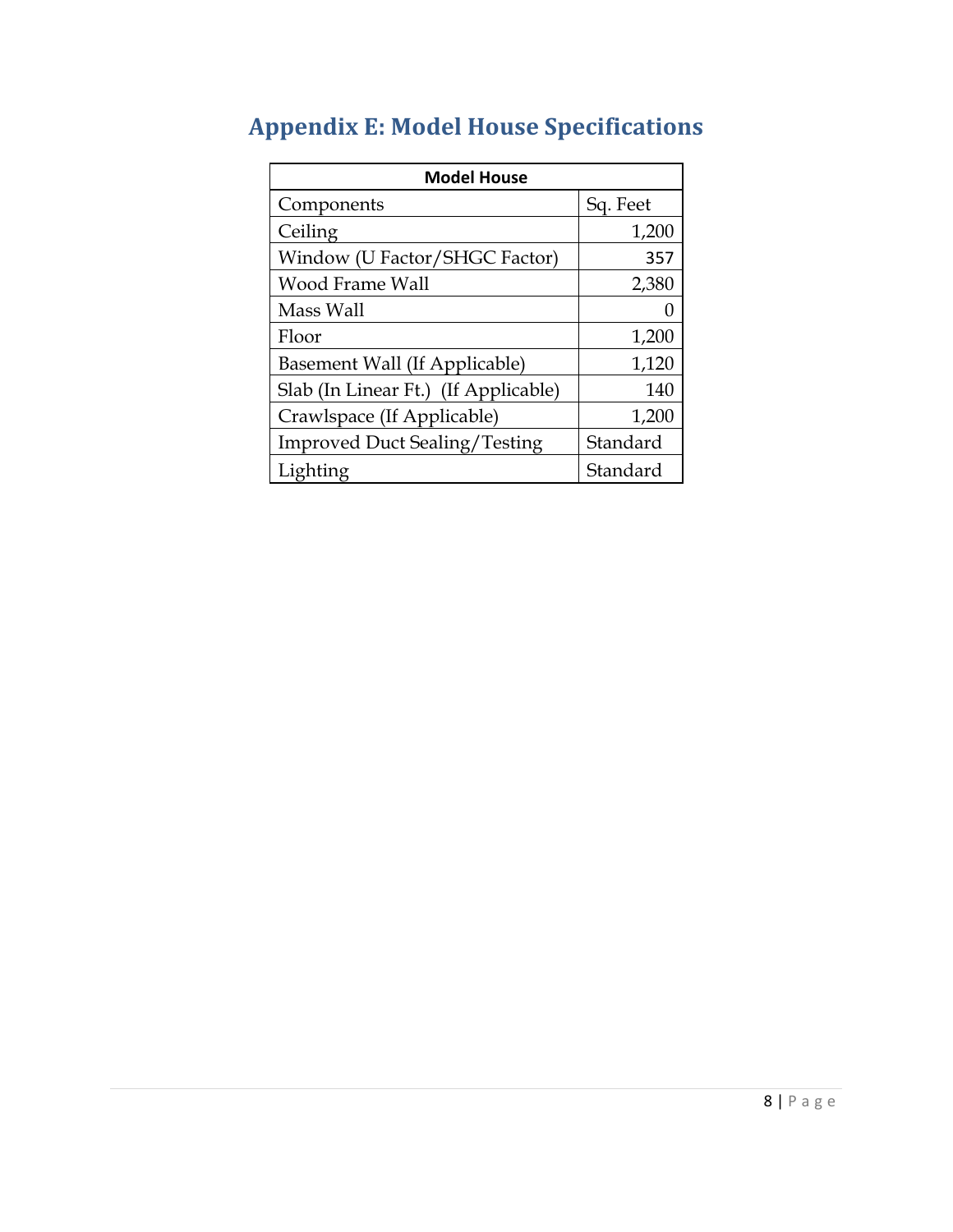# **Appendix F: Window Specifications**

<span id="page-23-0"></span>

| <b>State</b> | Zone           | <b>Current U-</b><br><b>Factor</b> | 2009<br>$U -$<br><b>Factor</b> | <b>Current</b><br><b>SHGC</b><br><b>Factor</b> | 2009<br><b>SHGC</b><br><b>Factor</b> | <b>Assumed</b><br><b>Baseline</b><br>(double paned) | <b>Required technology</b><br>addition 1 | <b>Required</b><br>technology addition<br>$\mathbf{2}$ | Incremental cost<br>per square foot |
|--------------|----------------|------------------------------------|--------------------------------|------------------------------------------------|--------------------------------------|-----------------------------------------------------|------------------------------------------|--------------------------------------------------------|-------------------------------------|
|              |                |                                    |                                |                                                |                                      | Aluminum Low-                                       |                                          |                                                        |                                     |
| Alabama      | $\overline{2}$ | 0.75                               | 0.65                           | 0.5                                            | 0.3                                  | E                                                   | Low-E (low solar gain)                   |                                                        | \$0.50                              |
|              | 3              | 0.75                               | 0.5                            | 0.5                                            | 0.3                                  | Aluminum Low-<br>E                                  | Low-E (low solar gain)                   | Thermal break                                          | \$1.00                              |
|              |                |                                    |                                |                                                |                                      | Aluminum Low-                                       |                                          |                                                        |                                     |
|              | 2 <sub>b</sub> | 0.75                               | 0.65                           | 0.4                                            | 0.3                                  | E                                                   | Low-E (low solar gain)                   |                                                        | \$0.50                              |
| Arizona      |                |                                    |                                |                                                |                                      | Aluminum Low-                                       |                                          |                                                        |                                     |
|              | 3b             | 0.65                               | 0.5                            | 0.4                                            | 0.3                                  | E                                                   | Low-E (low solar gain)                   | Thermal break                                          | \$1.00                              |
|              | 4 <sub>b</sub> | 0.4                                | 0.35                           | <b>NR</b>                                      | <b>NR</b>                            | Vinyl Low-E                                         | Argon gas                                |                                                        | \$0.50                              |
| Colorado     | 4b             | 0.4                                | 0.35                           | <b>NR</b>                                      | <b>NR</b>                            | Vinyl Low-E                                         | Argon gas                                |                                                        | \$0.50                              |
|              |                |                                    |                                |                                                |                                      | Aluminum Low-                                       |                                          |                                                        |                                     |
| Georgia      | 3a             | 0.65                               | 0.5                            | 0.4                                            | 0.3                                  | E                                                   | Low-E (low solar gain)                   | Thermal break                                          | \$1.00                              |
|              | 4a             | 0.4                                | 0.35                           | <b>NR</b>                                      | <b>NR</b>                            | Vinyl Low-E                                         | Argon gas                                |                                                        | \$0.50                              |
|              | 4              | 0.5                                | 0.35                           |                                                |                                      | Vinyl                                               | Low-E                                    | Argon                                                  | \$2.00                              |
| Kansas       | 5              | 0.5                                | 0.35                           |                                                |                                      | Vinyl                                               | Low-E                                    | Argon                                                  | \$2.00                              |
| Kentucky     | 4              | 0.4                                | 0.35                           | <b>NR</b>                                      | <b>NR</b>                            | Vinyl Low-E                                         | Argon gas                                |                                                        | \$0.50                              |
|              |                |                                    |                                |                                                |                                      | Aluminum Low-                                       |                                          |                                                        |                                     |
| Louisiana    | $\overline{2}$ | 0.75                               | 0.65                           | 0.4                                            | 0.3                                  | E                                                   | Low-E (low solar gain)                   |                                                        | \$0.50                              |
|              |                |                                    |                                |                                                |                                      | Aluminum Low-                                       |                                          |                                                        |                                     |
|              | 3              | 0.65                               | 0.5                            | 0.4                                            | 0.3                                  | E                                                   | Low-E (low solar gain)                   | Thermal break                                          | \$1.00                              |
|              |                |                                    |                                |                                                |                                      | Aluminum Low-                                       |                                          |                                                        |                                     |
| Mississippi  | $\overline{2}$ | 0.75                               | 0.65                           | 0.5                                            | 0.3                                  | E                                                   | Low-E (low solar gain)                   |                                                        | \$1.00                              |
|              |                |                                    |                                |                                                |                                      | Aluminum Low-                                       |                                          |                                                        |                                     |
|              | 3              | 0.75                               | 0.5                            | 0.5                                            | 0.3                                  | $\sf E$                                             | Low-E (low solar gain)                   | Thermal break                                          | \$1.00                              |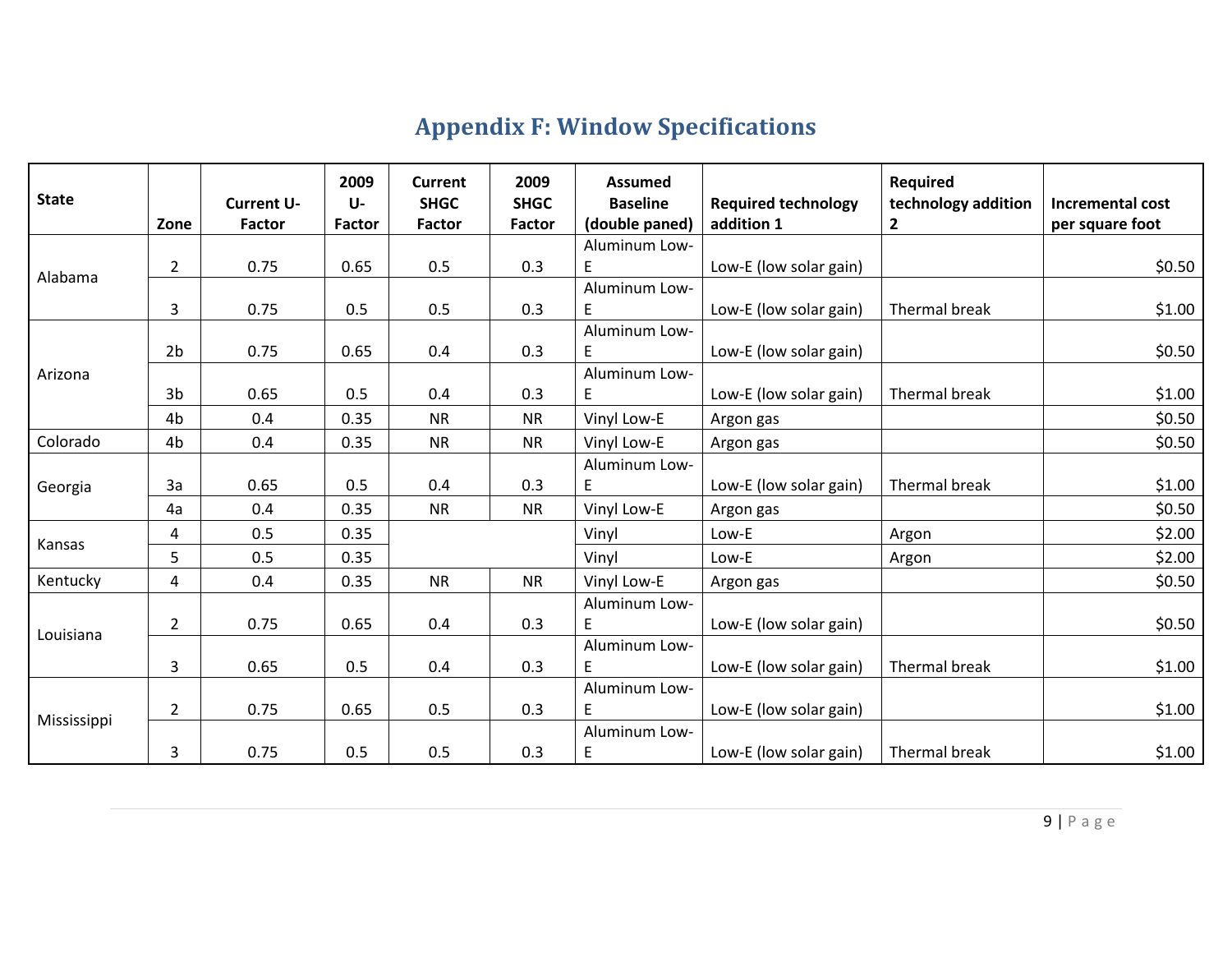| <b>State</b>      | Zone           | <b>Current U-</b><br><b>Factor</b> | 2009<br>$U -$<br>Factor | <b>Current</b><br><b>SHGC</b><br><b>Factor</b> | 2009<br><b>SHGC</b><br><b>Factor</b> | <b>Assumed</b><br><b>Baseline</b><br>(double paned) | <b>Required technology</b><br>addition 1 | <b>Required</b><br>technology addition<br>2 | Incremental cost<br>per square foot |
|-------------------|----------------|------------------------------------|-------------------------|------------------------------------------------|--------------------------------------|-----------------------------------------------------|------------------------------------------|---------------------------------------------|-------------------------------------|
| Missouri          | 4              | 0.5                                | 0.35                    |                                                |                                      | Vinyl                                               | Low-E                                    | Argon                                       | \$2.00                              |
|                   | 5              | 0.5                                | 0.35                    |                                                |                                      | Vinyl                                               | Low-E                                    | Argon                                       | \$2.00                              |
| Nevada            | 3b             | 0.65                               | 0.5                     | 0.4                                            | 0.3                                  | Aluminum Low-<br>E                                  | Low-E (low solar gain)                   | Thermal break                               | \$1.00                              |
| <b>New Mexico</b> | 3b<br>4b       | 0.65<br>0.4                        | 0.5<br>0.35             | 0.4<br>Not listed in chart                     | 0.3                                  | Aluminum Low-<br>E<br>Vinyl Low-E                   | Low-E (low solar gain)<br>Argon gas      |                                             | \$0.50<br>\$0.50                    |
| New York          | 4a             | 0.4                                | 0.35                    | <b>NR</b>                                      |                                      | Vinyl Low-E                                         | Argon gas                                |                                             | \$0.50                              |
|                   | 4a             | 0.4                                | 0.35                    | 0.4                                            | <b>NR</b>                            | Vinyl Low-E                                         | Argon gas                                |                                             | \$0.50                              |
| North Carolina    | 5a             | 0.4                                | 0.35                    | 0.4                                            | <b>NR</b>                            | Vinyl Low-E                                         | Argon gas                                |                                             | \$0.50                              |
|                   | 6              | 0.4                                | 0.35                    | 0                                              | 0                                    | Vinyl Low-E                                         | Argon gas                                |                                             | \$0.50                              |
| North Dakota      | $\overline{7}$ | 0.4                                | 0.35                    | 0                                              | $\mathbf 0$                          | Vinyl Low-E                                         | Argon gas                                |                                             | \$0.50                              |
| Ohio              | 4a             | 0.4                                | 0.35                    | <b>NR</b>                                      |                                      | Vinyl Low-E                                         | Argon gas                                |                                             | \$0.50                              |
| Pennsylvania      | 4a             | 0.4                                | 0.35                    | <b>NR</b>                                      |                                      | Vinyl Low-E                                         | Argon gas                                |                                             | \$0.50                              |
| South Carolina    | $\overline{3}$ | 0.65                               | 0.5                     | 0.4                                            | 0.3                                  | Aluminum Low-<br>E                                  | Low-E (low solar gain)                   |                                             | \$0.50                              |
| South Dakota      | 5              | 0.5                                | 0.35                    | 0                                              | 0                                    | Vinyl                                               | Low-E                                    | Argon                                       | \$2.00                              |
|                   | 6              | 0.4                                | 0.35                    | 0                                              | 0                                    | Vinyl Low-E                                         | Argon gas                                |                                             | \$0.50                              |
| Utah              | 3 <sub>b</sub> | 0.65                               | 0.5                     | 0.4                                            | 0.3                                  | Aluminum Low-<br>E                                  | Low-E (low solar gain)                   |                                             | \$0.50                              |
| Virginia          | 4              | 0.4                                | 0.35                    | <b>NR</b>                                      |                                      | Vinyl Low-E                                         | Argon gas                                |                                             | \$0.50                              |
|                   | 5              | 0.5                                | 0.35                    | 0                                              | 0                                    | Vinyl                                               | Low-E                                    | Argon                                       | \$2.00                              |
| Wyoming           | 6              | 0.4                                | 0.35                    | 0                                              | 0                                    | Vinyl Low-E                                         | Argon gas                                |                                             | \$0.50                              |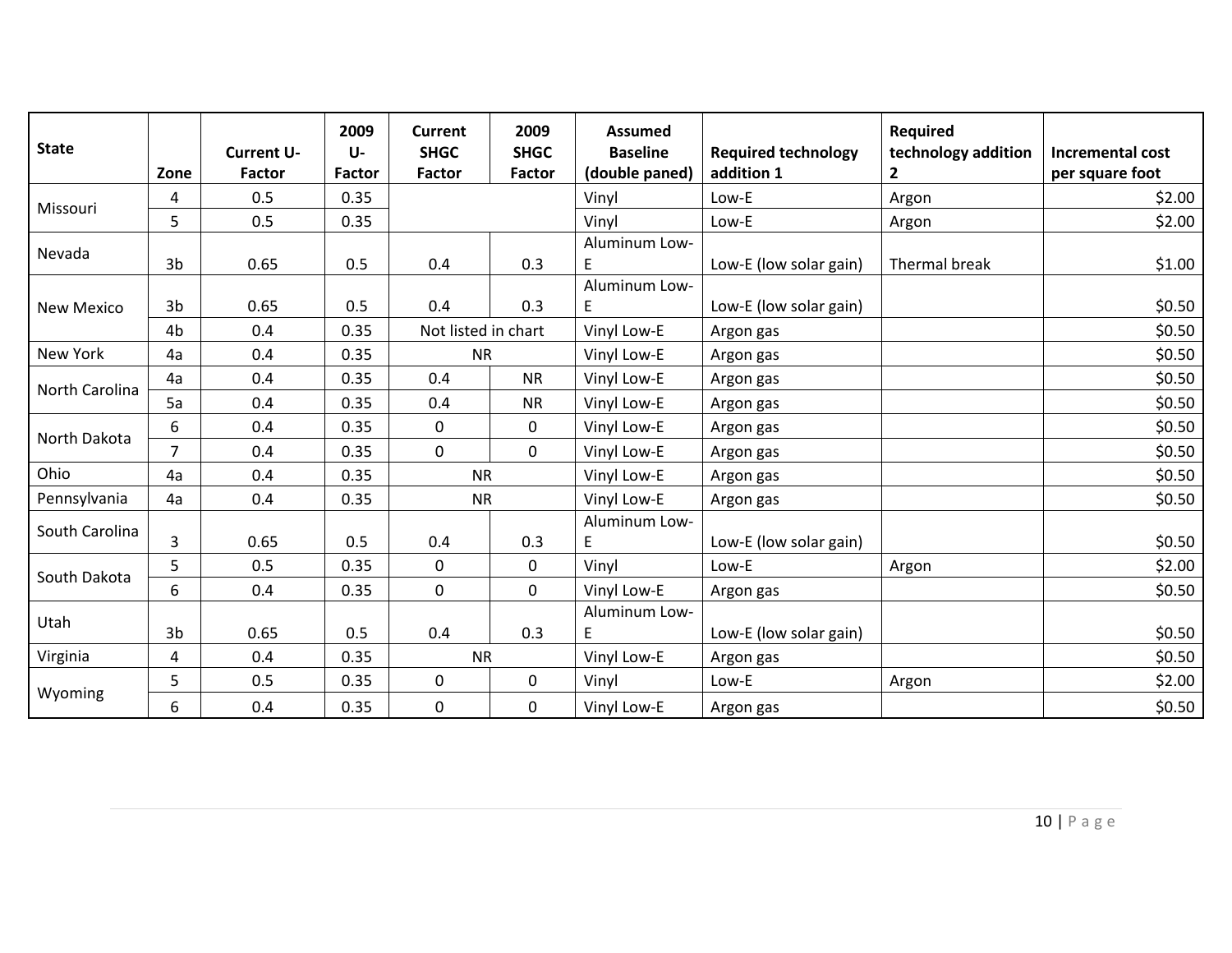<span id="page-25-0"></span>

| Single Family Housing New Home Permits by State and Climate Zone |                |        |        |        |       |                |                    |        |  |  |  |
|------------------------------------------------------------------|----------------|--------|--------|--------|-------|----------------|--------------------|--------|--|--|--|
|                                                                  | Climate Zone   |        |        |        |       |                |                    |        |  |  |  |
|                                                                  |                |        |        |        |       |                |                    | % of   |  |  |  |
| <b>State</b>                                                     | $\overline{2}$ | 3      | 4      | 5      | 6     | $\overline{7}$ | <b>Grand Total</b> | Total  |  |  |  |
| Alabama                                                          | 2,702          | 9,315  |        |        |       |                | 12,017             | 3.95%  |  |  |  |
| Arizona                                                          | 16,237         | 1,407  | 739    | 770    |       |                | 19,153             | 6.29%  |  |  |  |
| Colorado                                                         |                |        | 39     | 9,157  | 694   | 1,067          | 10,957             | 3.60%  |  |  |  |
| Connecticut                                                      |                |        |        | 3,139  |       |                | 3,139              | 1.03%  |  |  |  |
| Georgia                                                          | 4,089          | 17,847 | 2,943  |        |       |                | 24,879             | 8.17%  |  |  |  |
| Idaho                                                            |                |        |        | 3,956  | 1,717 |                | 5,673              | 1.86%  |  |  |  |
| lowa                                                             |                |        |        | 5,001  | 1,284 |                | 6,285              | 2.06%  |  |  |  |
| Kansas                                                           |                |        | 5,364  | 61     |       |                | 5,425              | 1.78%  |  |  |  |
| Kentucky                                                         |                |        | 6,892  |        |       |                | 6,892              | 2.26%  |  |  |  |
| Louisiana                                                        | 9,919          | 1,770  |        |        |       |                | 11,689             | 3.84%  |  |  |  |
| Massachusetts                                                    |                |        |        | 5,368  |       |                | 5,368              | 1.76%  |  |  |  |
| Mississippi                                                      | 2,717          | 4,722  |        |        |       |                | 7,439              | 2.44%  |  |  |  |
| Michigan                                                         |                |        |        | 6,404  | 2,233 | 274            | 8,911              | 2.93%  |  |  |  |
| Minnesota                                                        |                |        |        |        | 6,520 | 2,388          | 8,908              | 2.93%  |  |  |  |
| Missouri                                                         |                |        | 7,454  | 323    |       |                | 7,777              | 2.55%  |  |  |  |
| Nevada                                                           |                | 5,840  |        | 1,270  |       |                | 7,110              | 2.34%  |  |  |  |
| New Mexico                                                       |                | 1,323  | 1,629  | 1,234  |       |                | 4,186              | 1.38%  |  |  |  |
| New York                                                         |                |        | 2,605  | 6,670  | 3,463 |                | 12,738             | 4.18%  |  |  |  |
| North Carolina                                                   |                | 17,557 | 20,499 | 1,026  |       |                | 39,082             | 12.84% |  |  |  |
| North Dakota                                                     |                |        |        |        | 734   | 1,154          | 1,888              | 0.62%  |  |  |  |
| Ohio                                                             |                |        | 931    | 11,942 |       |                | 12,873             | 4.23%  |  |  |  |

# **Appendix G: Housing Permit Data**